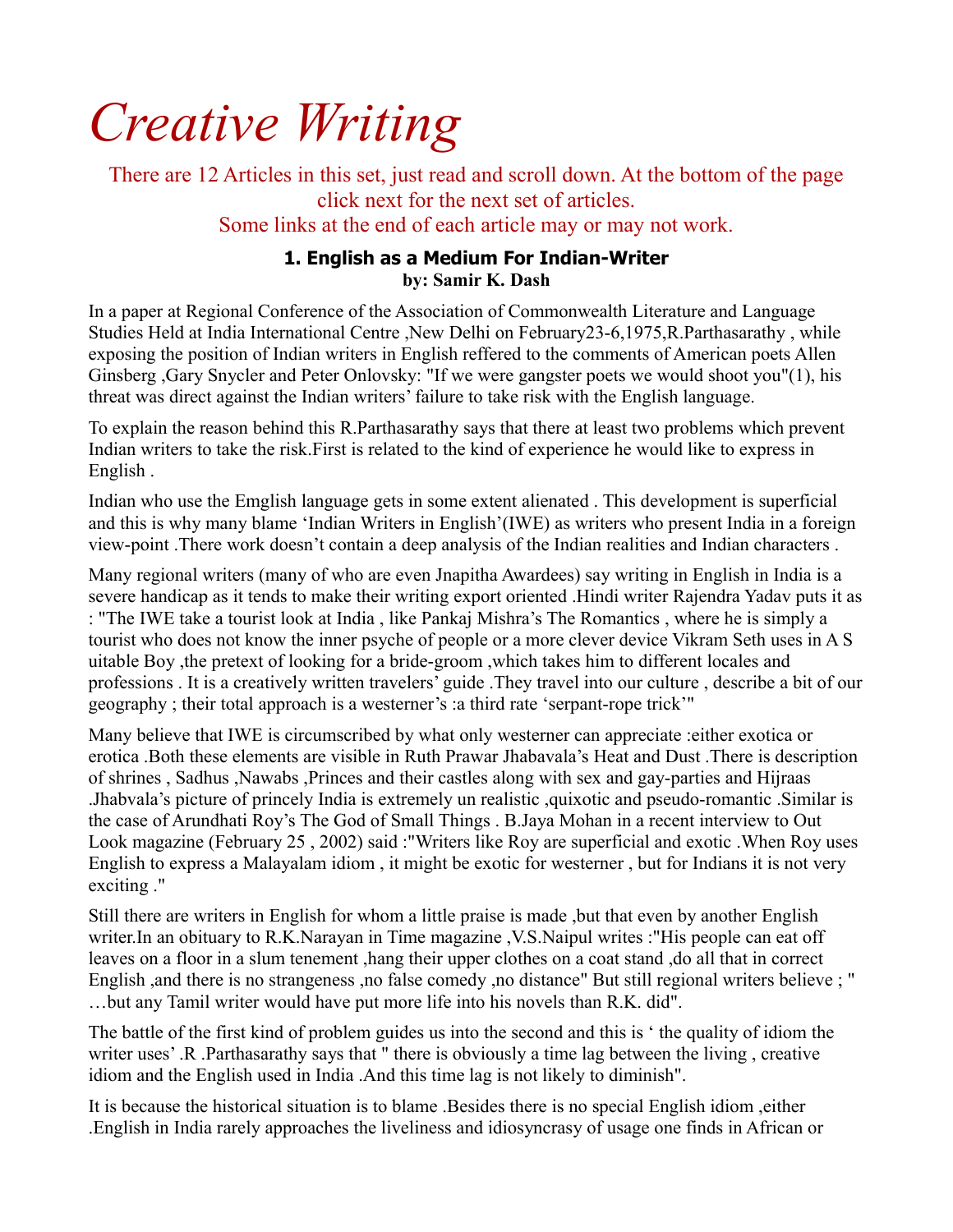West Indian writing , perhaps because of the long tradition of literature in Indian languages .

This is explained by Kannada d Oyen " writers in Indian language have a rich back-ground -- centuries old literary traditions,flok tales and life all round them -- the IWE only have frontyard".That's why Rushdie draws fom the ethos and Hindi of Mumbai,while writers like Narayan draws from Tamil and Raja Rao from Kannada .But still the idiom they use lacks in liveliness, because "it's impossible to transfer into English the cultural traditions and the associations of language".This is why it is not surprising that writers in English tend to over emphasize their Indianness . This also explains why Michael Madhusudan Dutt after publishing thesis first book The Captive Lady(1849) in English turned to Bengali to become the first modern Indian poet .

While a regional writer can directly concentrate mode of writing the IWE has to face a complex problem---'he has to go through the tedious explanations of the idioms he uses in his book ,leaving little space for creative writing'.

Perhaps Narayan was the only writer who never cared for such explanations .Naipul writes (Time,June  $4,2001$ :

"There is or used to be a kind of Indian writer who used many italics and for the excitement ,had a glossary of perfectly simple local words at the back of his book .Narayan never did that .He explains little or nothing;he talks everything about his people and his little town for granted".

But this is not possible for every IWE writer who wants to perform an experiment in creative English writing .R.Parthasarathy explains in the context of his own position as an English poet with Tamil as his mother tongue . "English is a part of my intellectual, rational make-up Tamil my emotional ,psychic make-up"Hence it is he believes that every IWE feels that he has an unnecessary burden to do the explanation of the idioms he uses ,and My Tongue in English Chain is a theoretical statement of this problem.

Russian scholar E.J.Kalinikova in Problems of Modern Indian Literature (1975) also refers to this problem in G.Byol's words :

"National colouring is like naivete' ,if you realize you have it ,then you have already lost it […] Conception of the Indian through Indian eyes is natural,and this only determine the scope of literary subject", where as an English writer ofIndia tries to give .The elements in a foreign language for which the whole experience of that element is strange and in the end what is produced is in Kamala Das's words:

"It is halfEnglish,half Indian

Funny perhaps, but it is honest" [An Introduction]

To provide a compromise M.R.Anand writes in his essay Pigeon—Indian:Some Notes on Indian English Writing : "The real tests are different The first test is in the sincerity of the writer in any language .The second test may be in the degree of sensitiveness or individual talent".

And in what this talent lie ?Anita Desai has the answer :

"I think I have learnt how to live with English language,how to deal with the problems it creats –mainly by ignoring them"

This view is supported by Henery James –"One's own language is one's mother ,but the language one adopts as a career, as a study ,is one's wife[…] she will expect you to commit infidelities .On those terms she will keep your house well"

Perhaps that's why IWE like Raja Rao have justified their own stand as :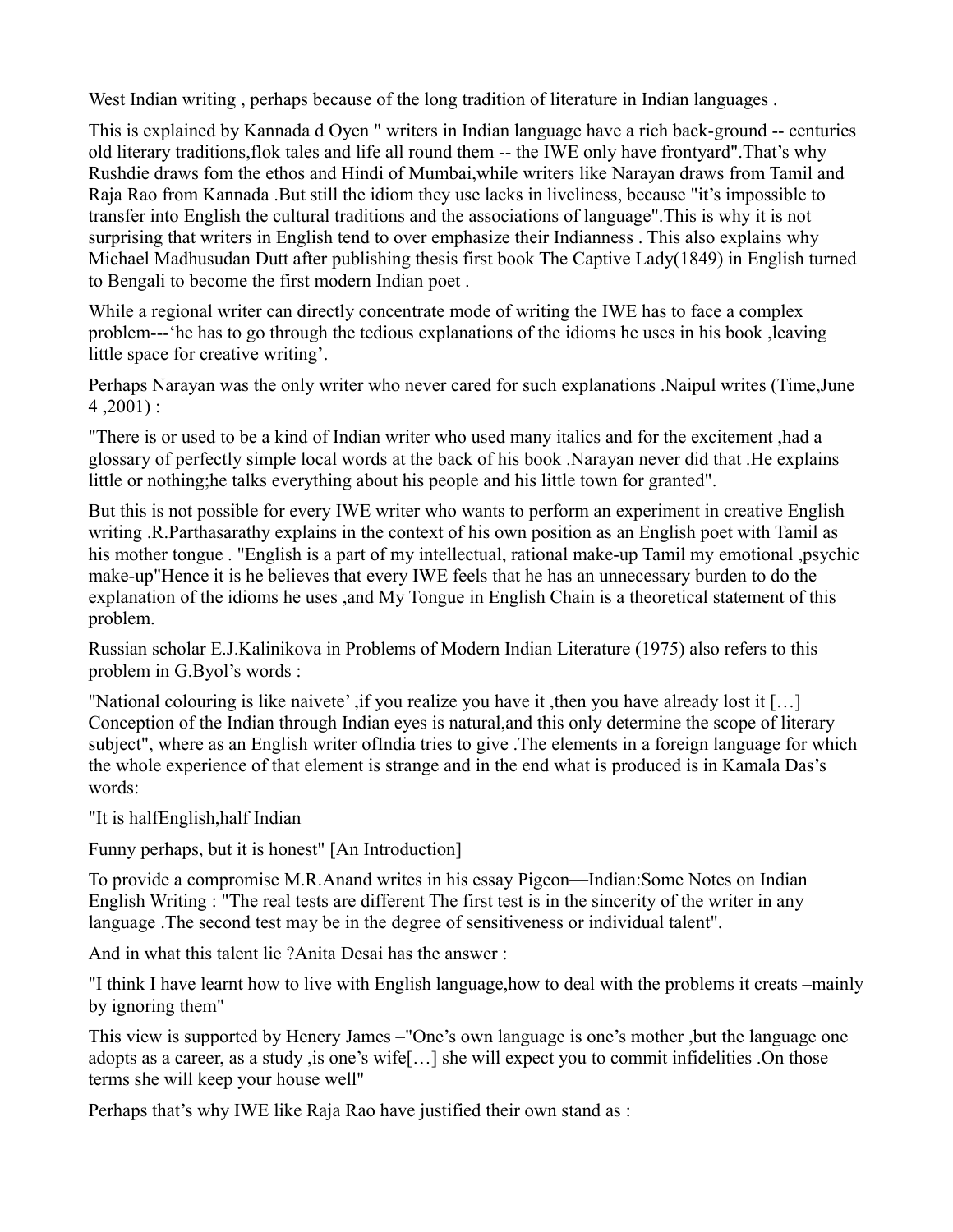"We can write only as Indians[…] Time will alone justify it"

[Introduction to Kantapura]

Every writer (especially poet) ,as many believe ,sooner or later suffers from 'Aphasia' or 'loss of poetic speech' .His poetry ought to ,from the beginning aspire to the condition of silence.This is similar to Rene' Wellek's notion on Endgame of Samuel Beckett :

"Samuel Beckett in Endgame has been looking for the voice of his silence"

But Wellek's view is applicable to the living force that still move the Indian English writers' pen on paper .

"The artist,s dissatisfaction with language can only be expressed by language .Pause may be a device to express the un expressible ,but the pause can not be prolonged indefinitely".

So, in spite of the problems related to language and diction in use , the writers must keep on trying their best in carving out on them ,their creativeness on experimental basis ,because that may one day lead us to where we are now caving to reach.

## **About The Author**

Samir K. Dash

Presently Samir is Director of an animation firm [www.anigraphs.com](http://www.anigraphs.com/)

For more articles by him visit [www.samirshomepage.zzn.com](http://www.samirshomepage.zzn.com/)

[samirk\\_dash@yahoo.com](mailto:samirk_dash@yahoo.com)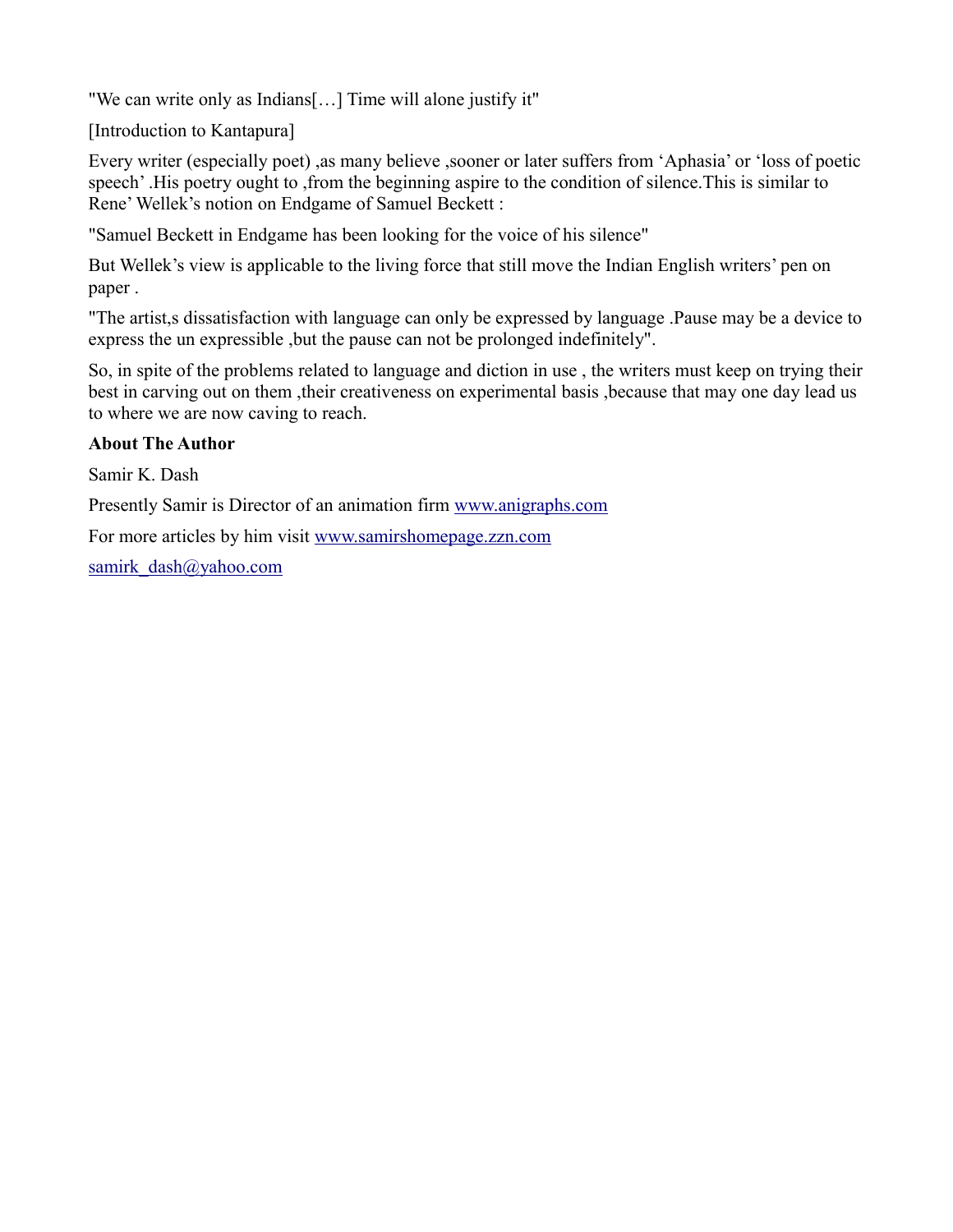## **2. Essay Reveals a Writer in You by: Jerry Howells**

During your study at college, many eyes will evaluate your essay, many heads will be thinking about its content. And your aim is not to disappoint them, not to hand in just another ordinary essay. There are some fundamentals common for all the essays we want to share with you. Though it may appear too obvious to you, but please DO read the essay topic very attentively and thoughtfully. One of the most common mistakes I come across when checking the essays is misinterpretation of the topic. Some students stick off the point, others don't answer the target problem of the essay. Avoid this mistake.

Some tutors assign their own topics and very often they might be too abstract. Others offer the choice of the topic to the students, mentioning the necessary type of the essay (e.g. comparison/contrast essay [comparison/contrast essay\)](http://www.bestessaytips.com/compare_and_contrast_essay.php). In either case don't despair! Your tutor wants you to demonstrate your abilities in thinking and your skills in committing them to paper. Impress him, because you can. Though essay excludes plagiarism, you can't do with referring to useful literature. Read a lot, read diverse literature… Then you will put down all the sources into your reference list.

It is a good thing to discuss your topic with someone. An ideal variant is your tutor, because he will give you useful advice and will clarify his own opinion on the subject. If he is not available, discuss your issue with a person you respect. The essay answers the question WHY? (E.g. a [persuasive essay](http://www.bestessaytips.com/persuasive_essay.php) answers the question WHY do I have such an opinion on the point?). In other words, essay can be defined as some kind of a letter to your imaginary friend (your perspective reader) who asked you the question "WHY?". So, the first section of your "letter" is - introduction. Here you inform the reader about the essence of the problem and prepare him for the course of the discussion.

Then you continue your discourse in supporting paragraphs. Your aim is to gain the reader over and to capture his imagination. How can you do it? Examples: A lot of sound, pertinent examples make a convincing and effective essay. Especially rich in the examples must be [expository essays](http://www.bestessaytips.com/expository_essay.php) which aim at explaining something to the audience. Last sentences of the essay make up a conclusion. It is your final word with the reader. So, use it efficiently and make a strong notable conclusion. Though essay is not the easiest task, but if you give a conscious approach to it, if you treat it with spirit, then your essay will help you to win the tutor's respect. And what is more important you will believe that you are creative and inventive!

#### [www.bestessaytips.com](http://www.bestessaytips.com/)

#### **This article is free for republishing**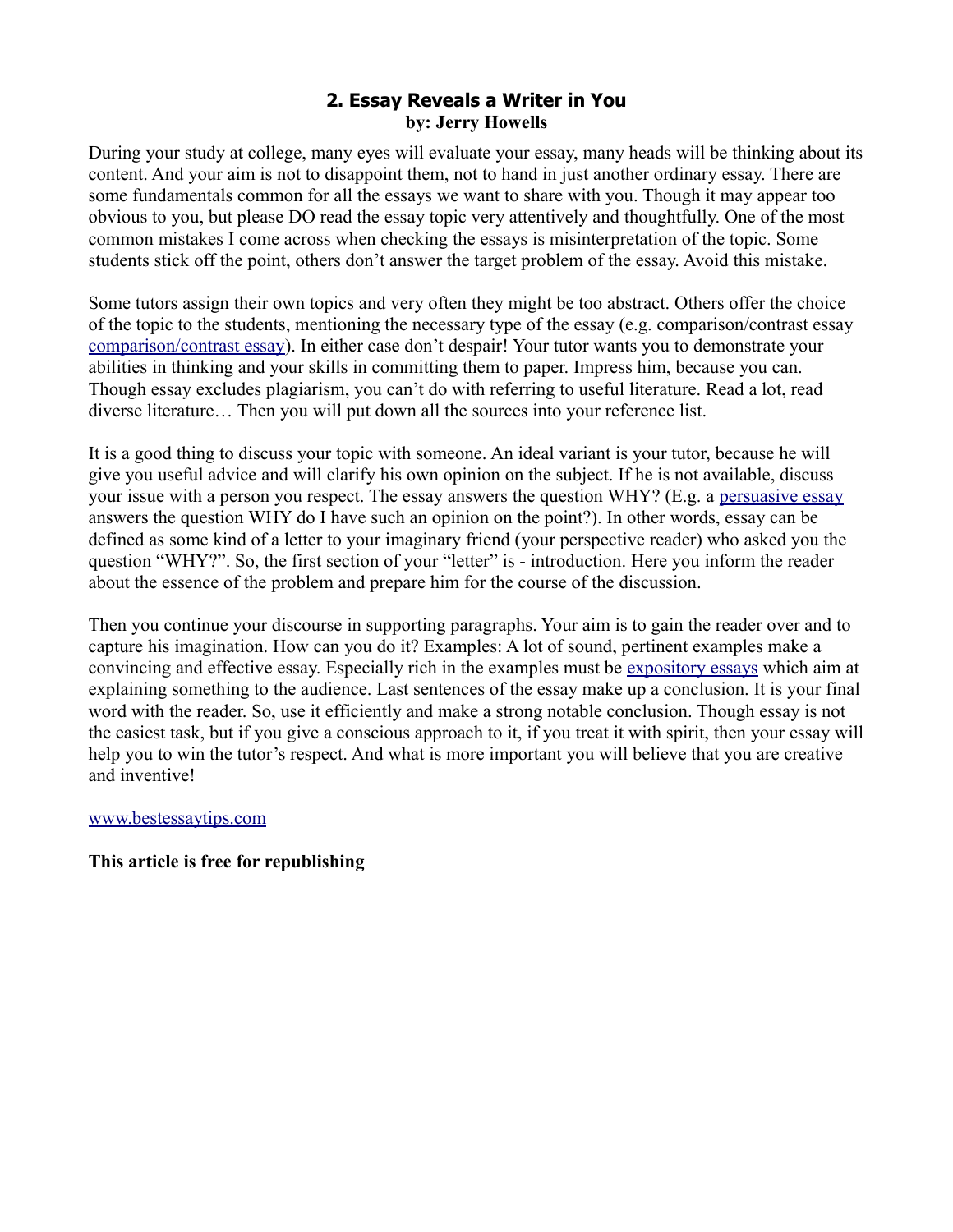# **3. Field Notes on Country Linguistics by: Nola Kelsey**

As Suzy stammered, my ears perked up. For distraction I called out, "Hey Kathy, put on another pot of coffee." Suzy spoke again. The fact is, gouging my own eyes out with a ketchup bottle would not have distracted me. A linguistic calamity was eminent.

The hair on the back of my neck stood up, then it ran from the room. I knew where Suzy was headed. Her speech was like watching a car accident. It all moved in slow motion. Every instinct in me said tear the phone from her hand before it's too late. But she had to learn to properly communicate with customers. Please Lord, I begged, don't let her say it. Then it happened. Suzy uttered the words, "We'll mam, I ain't fer sures on that."

Across America, English professors collectively wept. My mind locked. How could she have said it again? She had been with our company four months. Still, there was hope. Okay, Lord, you're pretty funny, I sneered. Seriously, could her next words please be, "If you would not mind holding for one moment, I will find out the answer for you." Ha! No such luck.

The gods hate me. After an awkward silence (while the caller and I shared an embolism), Suzy proceeded to take the customer's order. Neither of them was any wiser for the experience. I stepped outside to meditate. Would I have to fire her? I was not fer sures on that?

You hear many endearing phrases in the county. I find, 'a doins' quite charming. Such as there's a doins at Bubba's tonight. Translated this means, festivities will take place at Bubba's residence this evening.

'Pert near' is fun. Linguists translate this colorful twist on grammar as meaning, 'almost' not nearby. As in, pert near everybody ceptin that cidiot been told bout the rodeo. Meaning, almost everyone, except the new city idiot, was informed of the upcoming rodeo event.

Unfortunately, telling a high maintenance Dressage Equestrian (they are all high-maintenance), "Ya aint's fer sures on that," translates as, "Hello, we are illiterate, so buy our product." Following this with no offer to expand your knowledge and assist the customers says, "We may be illiterate, but that's ok. We also suck. Thank you and have a nice day."

Tourists passing through this area have improperly translated another phrase. "What chya doin?" is often misinterpreted as the rhetorical "What's up?" or "What's happening?" Sadly, that is not its meaning. "What chya doin?" literally translates as, "What are you doing?" Confusion on this matter is based on timing.

"What chya doing?" is often asked when your activity could not be more blatantly obvious. For example: You're spreading cheese over flat dough topped with tomato sauce. Mountains of pepperoni are poised nearby. A stranger asks, "What chya doin?" Heads up: They literally have not connected the dots. Do not wisecrack, "Installing solar panels." Before you know it, you'll be explaining how green peppers affect your hot water supply.

Here in South Dakota low wages have brought in large numbers of Customer Service call centers. Airlines, finance companies, catalog sales, these types of companies coagulate around Rapid City. Lately there has been a lot of concern over competition from India. Apparently the population of India is highly educated and enunciates in a manner more understandable than that of South Dakotans.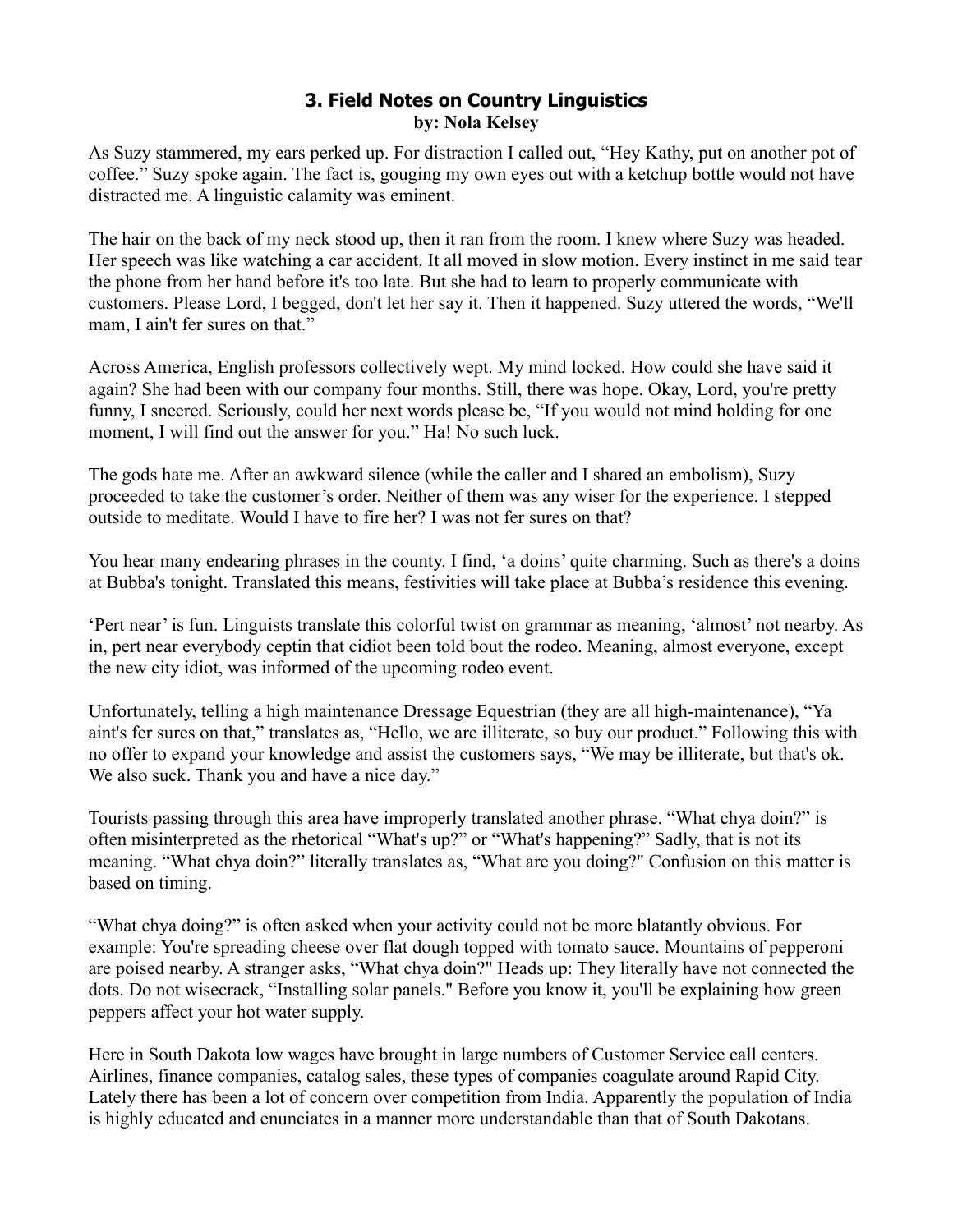Americans, not having Hindi as the mother tongue, stand little chance. Still, there is a certain irony in residents of the Black Hills losing something to Indians. How many groups will that statement offend? I ain't fer sures on that.

## **This article is free for republishing**

Zoologist turned satirist Nola L. Kelsey is the author of Bitch Unleashed: The Harsh Realities of Goin' Country and coauthor/"primary scribe" for the political, self-help, satire Keeping the Masses Down. She is also an established ghostwriter, as well as, a freelance copywriter for a mixed brew of animal health companies.

Her photographic works appear in the Herpetocultural Library Series by Advanced Vivarium Systems, Cheval International's marketing campaigns and have appeared in Vivarium Magazine.

Currently, Kelsey in the process of relocating to SE Asia. Here she is continuing on as a freelance journalist and writer while working on book number four. Her newsletter, Wanderlust Ink, is tracking this escape from South Dakota normality to her life as a shoestring backpacker. More about Kelsey's writings, midlife crisis and subscriptions to Wanderlust Ink are available on her website, [http://www.nolakelsey.com](http://www.nolakelsey.com/)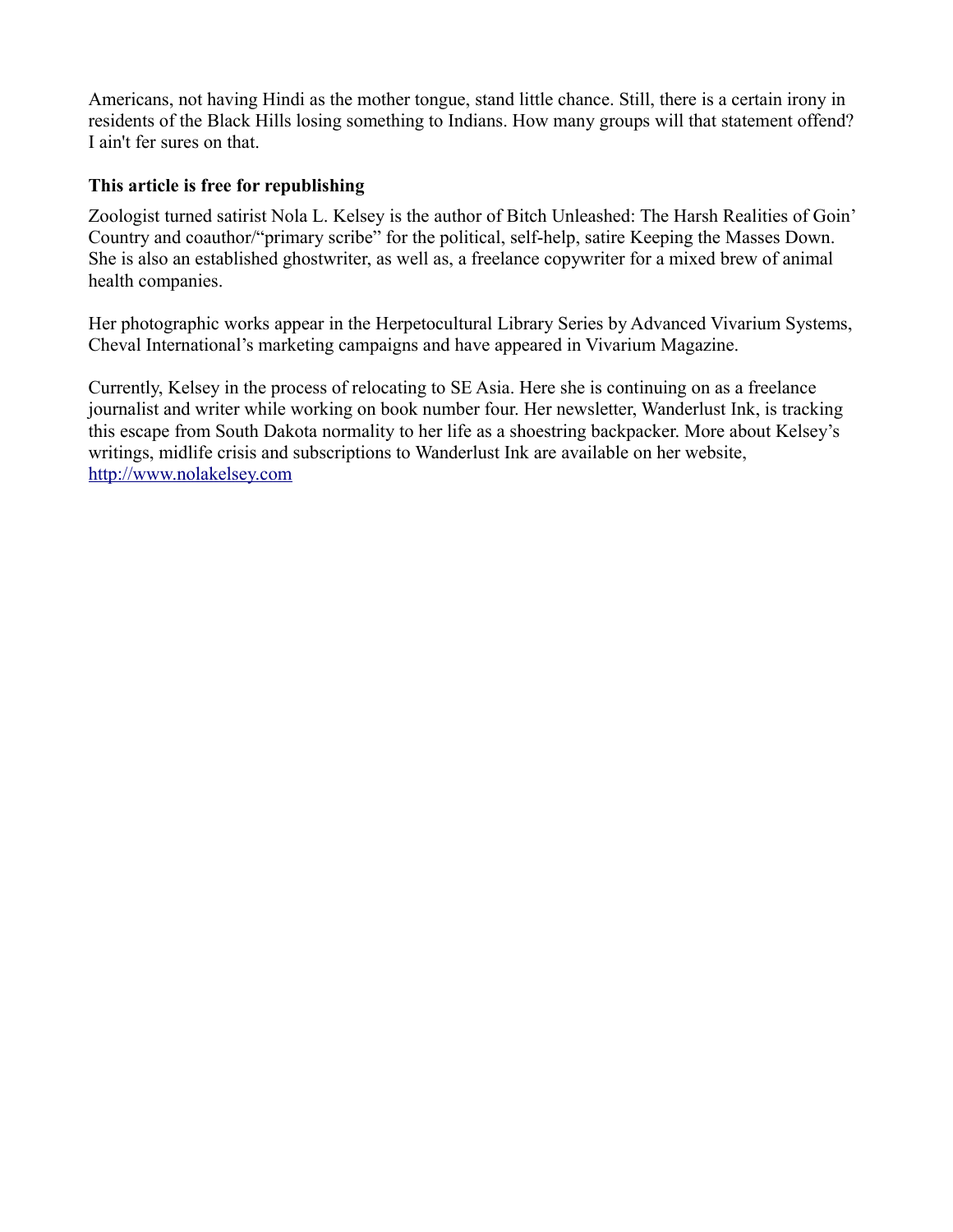## **4. Guidelines For Reviewing Writing by: The StoryMaster**

Writing detailed reviews is time well spent.

Reviewing itself is a writing exercise. At [Writing.Com,](http://Writing.Com/) creating detailed feedback for a fellow writer is one of the best tools available for improving your own writing. That said, if you're going to spend the time to do it, helping the author is important. There is a better chance for the ideas in a review to get through to an author if they are well presented.

Key Characteristics For Reviews

\* Reviews should be honest. Helping writers improve their craft should be the mission of any reviewer. Honest opinions are what help writers improve. Giving false feedback doesn't help anyone and can lead an author down a long road to bitter disappointment.

\* Reviews should be encouraging. Everyone at every level should be encouraged to continue writing! Encouraging reviews are more likely to be used by an author which means the time creating the review was well spent. Whether the author decides to use the reviewer's honest suggestions or not, the review should be motivating and encourage the author to keep writing.

\* Reviews should be respectful. Regardless of an author's level of skill or talent, a reviewer should always respect that the author is an individual person. A reviewer flaunting that they are better than the author they're reviewing is not respectful and is counter productive.

\* Reviews should be well rounded. While honesty is very important, a review that points out only flaws without any mention of an item's positive points is not nearly as helpful to an author as a well rounded review with both positive and negative remarks. Don't forget, the same goes for reviews that only point out positives! Even the greatest pieces of writing have room for suggestions and opinions.

\* The rating should reflect the review. If you're sending a review full of corrections, it's important to consider that with your star rating selection. 5.0's shouldn't need any corrections. On the other extreme, a 1.0 should have endless errors and you couldn't possibly list them all. Offering to return and rerate the item after a round of updates makes it more likely your suggestions will be considered.

\* Reviews should make good use of color, bold and italics. When reviewing, presentation is very important! Color can be used to make corrections stand out or quote small portions of the work. Emoticons can highlight important points in the review and can be creatively used to make the review feel more friendly.

## The Content Of A Review

Keeping in mind the six (6) points highlighted above, a review should contain your opinion. While grammatical, typographical and other errors can be included within a review, don't forget to tell the author how the piece made you feel. Give them your thoughts about the inside of their writing, not just the outside.

Some example questions you may ask yourself about the piece to help you get your opinion across are as follows: Did the plot interest you? Were the characters believable? Did the story fit the time, place and other setting characteristics? Is there anything you would change within the story?

Incorporating these thoughts within your reviews will expand your own analytical skills allowing you to better analyze your own writing. Whether the author agrees with any of your suggestions or ideas is not relevant. You have given them another perspective on their work they would not have otherwise had. They may hear the same thoughts from a number of different people which may give them a better understanding of their readers as a whole.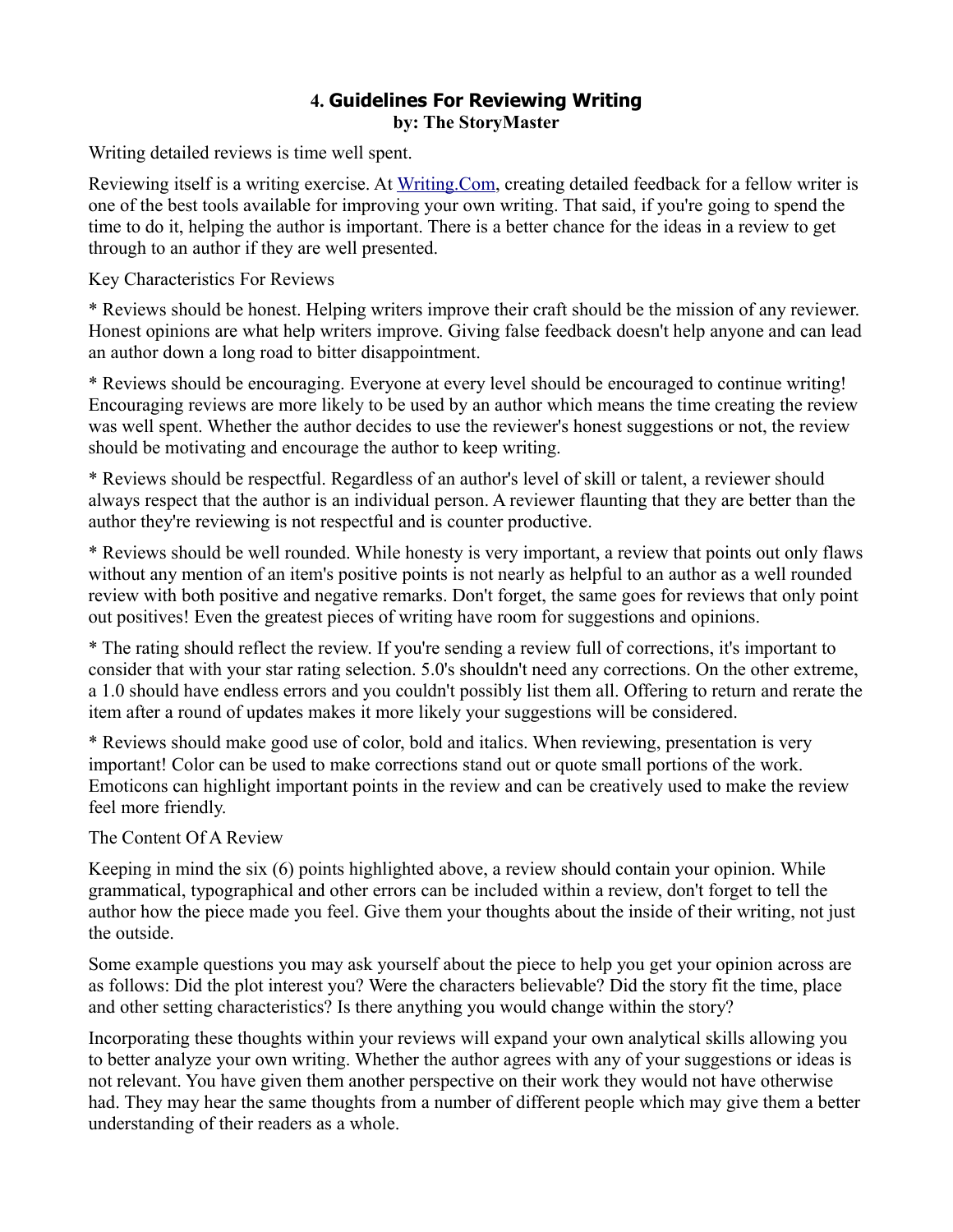Use "copied and pasted" portions of the item you are reviewing as little as possible. Posting sections of an item within your review leads to "review bloating" and takes away from the impact your comments and suggestions will have on the author.

#### Your Own Review Format

Developing your own format for reviewing can be a great asset. Determine what aspects of writings you like to focus on most, create a short outline to follow and start reviewing. Following this process will help keep your reviews honest and consistent. As your experience grows, you'll find ways to improve your format and your skills.

Get into the good habit of using a custom tag-line of encouragement within your reviews. Including a "Keep Writing!" or something unique and individual within your reviews goes a long way to motivating an author. We know you mean it, so don't forget to say it!

Make Reviewing a Daily Creative Writing Exercise

Remember, reviewing grows your own writing skills unlike any other writing tool. Critically analyzing and reviewing others' writings makes a writer stop and think about what works and what doesn't. Putting that into words and communicating that to another writer, ultimately helps the reviewer to improve his or her own writing skills, as well. So it's about helping others, but it's a valuable way to help ourselves!

Have Fun & Happy Reviewing!

## **About The Author**

The StoryMaster is WebMaster @ [Writing.Com](http://Writing.Com/) (http://www.Writing.Com/). Established in 2000, [Writing.Com](http://Writing.Com/) is the online community for readers and writers of all ages and interests. Whether you're a casual reader searching for a good story or a creative writer looking for the perfect place to improve your skills, [Writing.Com](http://Writing.Com/) is the site for you!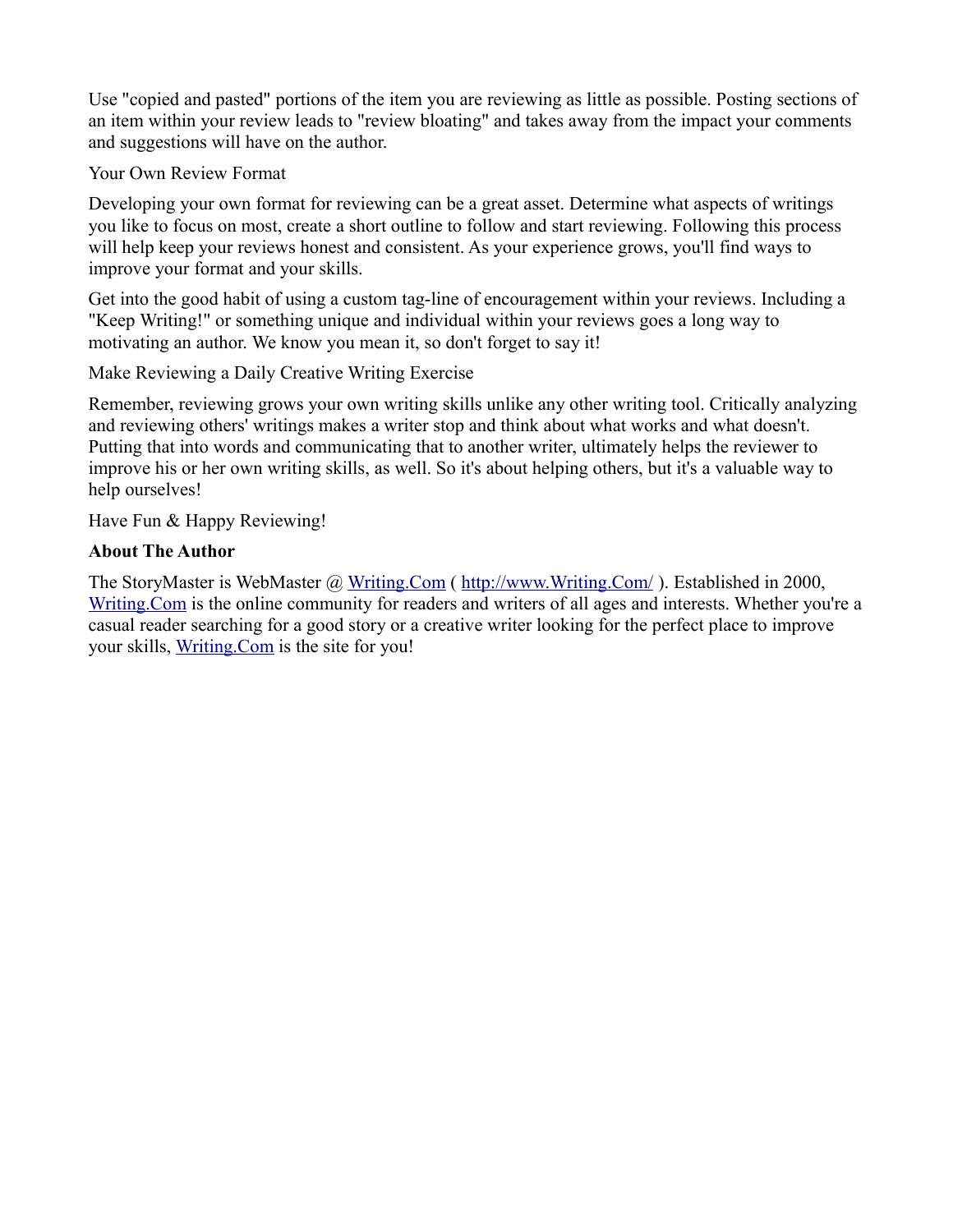## **5. Have You Completed A Character Questionnaire? by: Nick Vernon**

Creative Writing Tips –

Complete a character questionnaire for each of your main characters or even secondary characters that play a vital role in your story. This way you will know your character(s) well before you start writing about them.

Fill in as much information about them as possible. Don't only answer what you will need in your story. The objective here is to get to know your character till he becomes a 'live' person in your mind.

So let's begin…

- 1. In a few sentences write down a summary of the plot
- 2. Character's personal details
	- a. First name
	- b. Surname
	- c. Age
- 3. In a few sentences write down the character's back story (a bit about his background)
- 4. The role of the character in your story
	- a. What are character's goals?
	- b. What are character's motivations?
	- c. What is the character's conflict?
	- d. How will the conflict stop the character from reaching his goal?
	- e. What is he going to do to overcome the conflict?
	- f. What problems will crop up during the story?
	- g. How will those problems get worse?
	- h. What will the character do to overcome those problems?
	- i. How will he resolve the conflict?
	- j. How will your character's background influence how he behaves in your story?
	- k. What is the relationship with other characters, if any, in your story?
- 5. Physical Descriptions
	- a. Height
	- b. Eye color
	- c. Hair color
	- d. Hairstyle
	- e. Hair length
	- f. Complexion
	- g. Shape of face
	- h. Body type
	- i. Weight
- 6. How does his expression change when…
	- a. He's with a loved one
	- b. He's with someone he dislikes
	- c. He's with his boss
	- d. He's with a colleague
- 7. Personality
	- a. Type? (shy, outgoing, insecure, dominant etc)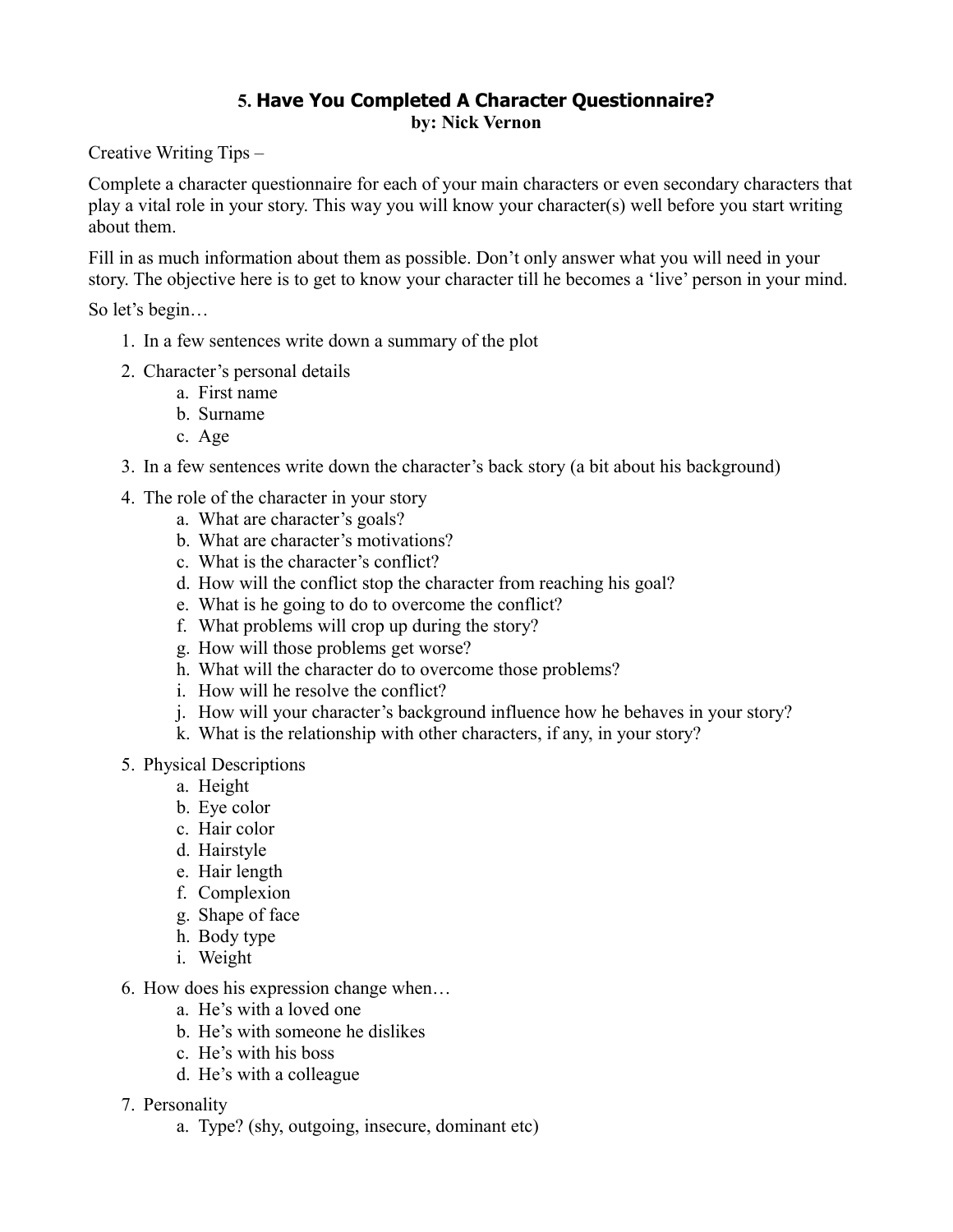- b. Distinguishable traits?
- c. Mental scars? (Complexes etc)
- d. Ambitions?
- e. Sense of humor?
- f. Fears?
- g. Anxieties?
- h. Phobias?
- i. Overall personality?
- j. How does his personality change when he's experiencing different emotions?
- k. How does he act when he feels confident?
- l. How does he act when he feels inadequate?
- m.What gestures does he use when he talks and thinks?
- n. How does he walk? With confidence? Does he slouch or stride?
- o. What mannerisms does he have? (Does he fold his arms? Does he flick his hair?)
- p. How does he speak? (Clearly, mumble, confidently, drawl etc.)
- q. His voice? (Rich, loud, soft, etc)
- r. His vocabulary? (Casual, formal, illiterate etc)
- s. What does he think when he's alone?
- t. Does he have any secrets he hasn't disclosed to anyone?
- u. His prejudices?
- v. Dominant motives?
- w. Values most?
- x. Desires most?
- y. How does he treat those around him? (children, superiors, etc)
- z. Any vices or virtues?
- 8. Likes and dislikes
	- a. Favorite color, food, etc
	- b. Favorite music?
	- c. Taste in clothing?
	- d. Does character like something in particular?
	- e. Does character dislike something in particular?
- 9. Lifestyle
	- a. Where does the character live (country, city)?
	- b. Does character live in a house, apartment etc
	- c. Does character like where he lives?
	- d. Does where he lives reflect what kind of person he is?
	- e. Does he have a favorite room? (Or a piece of furniture or other object etc)
	- f. Does he have a car? What type? Does the car reflect the person he is?
	- g. Any hobbies? Personal habits (neat, sloppy etc)
- 10.Background
	- a. Parents names
	- b. Parents occupations
	- c. Describe relationship with parents
	- d. Any siblings?
	- e. Describe relationship with siblings
	- f. What kind of childhood did the character have?
	- g. What kind of adolescence did the character have?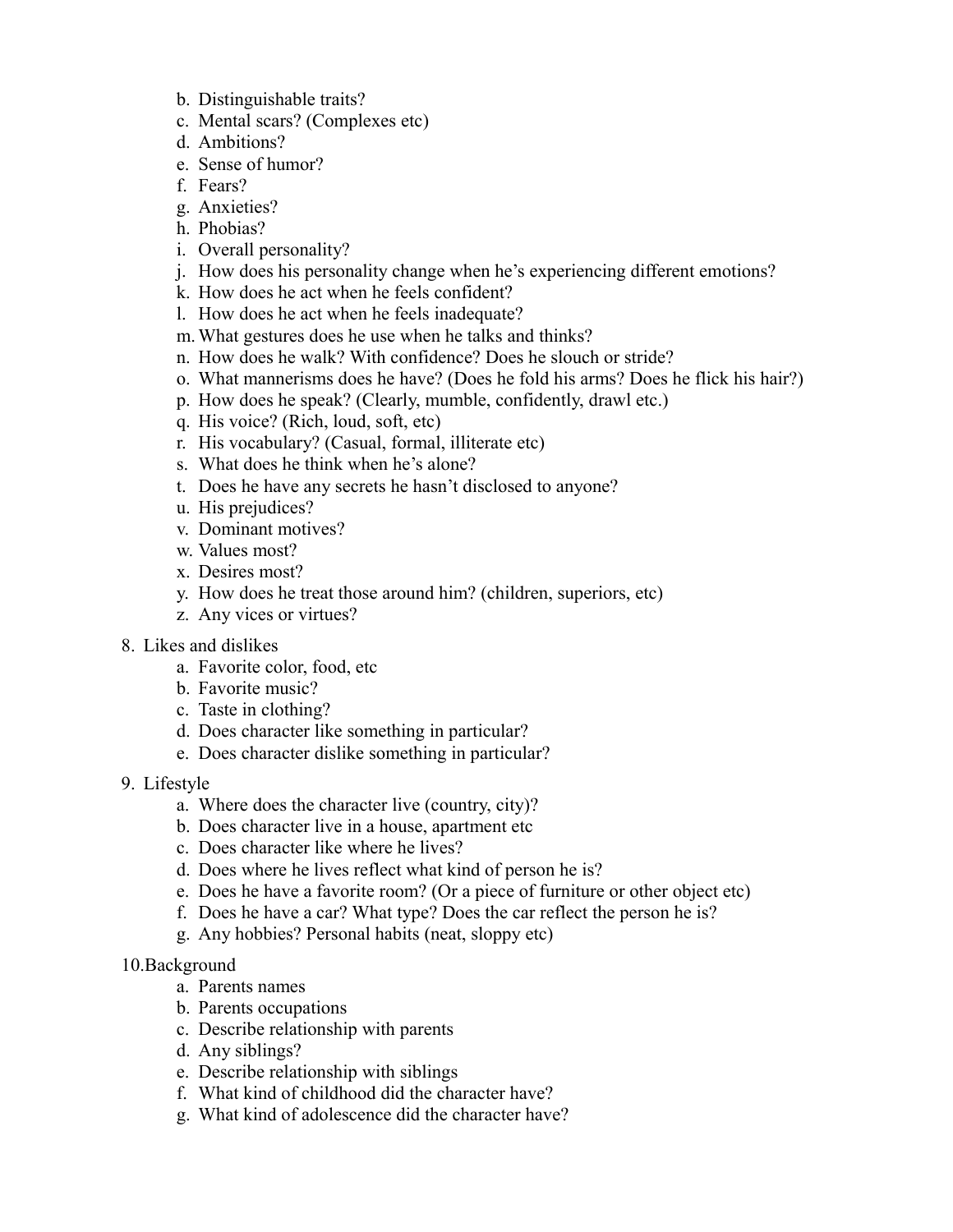- h. What kind of schooling did character undergo? (Private or public? Has this shaped who he is?)
- i. What was the highest-level achieved in school?
- j. Citizenship/Ethnic Origin?
- k. In which country does he currently live?
- l. If the country he lives in is not where he was born, why does he live there?
- 11.Character's current position
	- a. Any friends?
	- b. Any enemies?
	- c. Acquaintances?
	- d. Has character been married before?
	- e. Has the character been engaged before?
	- f. Any children?
	- g. Most meaningful experience?
	- h. Any disappointments?
	- i. What is the character's goal in life?
	- j. Attitude towards the opposite sex?
	- k. Attitude towards life?

## 12.Employment

- a. What kind of job does character currently have?
- b. What kind of jobs has the character had previously?
- c. Is character content in current employment?
- d. If not, what would be their dream job?
- 13.What do you feel for this character?
	- a. Admire
	- b. Love
	- c. Hate
	- d. Dislike
	- e. Like
	- f. Pity
	- g. Envy

Whatever you feel for this character, your emotions must be strong. If they are not, either build on this further or begin building another character altogether.

## **About The Author**

Besides his passion for writing, Nick Vernon runs an online gift site where you will find gift information, articles and readers' funny stories.

Visit [http://www.we-recommend.com](http://www.we-recommend.com/)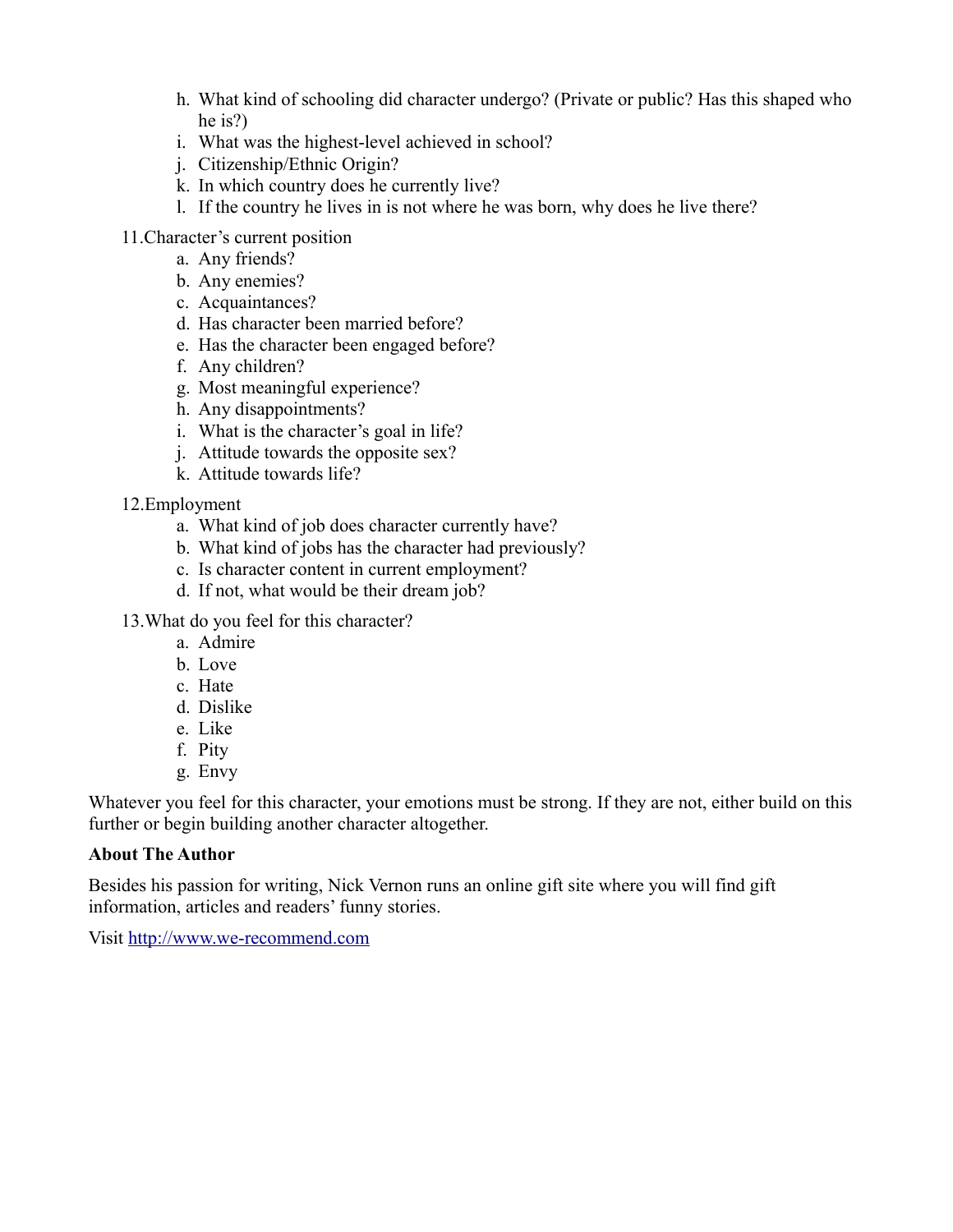# **6. Have You Plotted Your Story Before Writing It? by: Nick Vernon**

Creative Writing Tips –

The writer, who doesn't have the time to plot, always finds the time to rewrite.

Sound familiar?

I've been guilty of this too, back in the early days of my writing apprenticeship. I was so eager to get stuck into writing my story that I wouldn't bother with plotting.

Plotting gives you a sense of direction. It's your map, which will lead you to write your story. Leaping into the unknown rarely works. Without a plot several things can happen….

- Our stories aren't focused
- We lose our way
- Our characters don't come to life because we don't take the time to develop them
- We get stuck
- The story strays from us

And all this happens when we haven't figured everything out first.

Your plot is the foundation of your story. It's the skeleton, which will hold your story together. Your plot is there to work everything out first – to see if it can be worked out, and then flesh out that skeleton with other elements that make a story.

Plotting is the difference between writing a story for yourself and writing one for an audience. Writing for ourselves doesn't require too much strain because we only have ourselves to please. It's when we have to please our readers that the hard work begins.

If you are aiming to sell your stories, plotting is a must.

Have you plotted your story before writing it?

## **About The Author**

Besides his passion for writing, Nick Vernon runs an online gift site where you will find gift information, articles and readers' funny stories.

Visit [http://www.we-recommend.com](http://www.we-recommend.com/)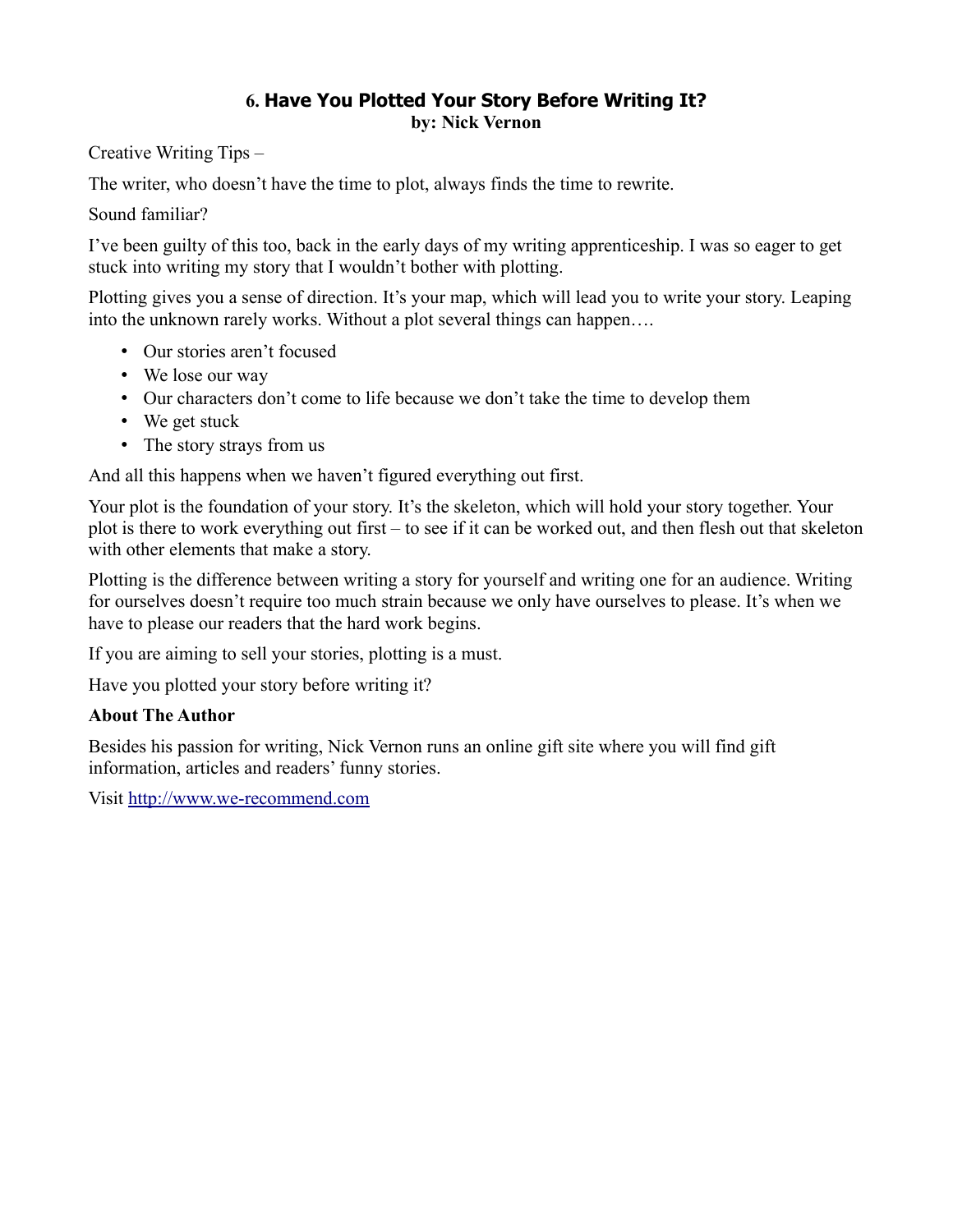#### **7. Have You Tested Your Plot? by: Nick Vernon**

Creative Writing Tips –

Our plotting stage is our testing area.

Everything in the plot should be tested for its effectiveness before we put in into our stories. If you believe something in your plot could be better, make it better.

Figuring everything out in your plot will save you time rewriting later.

So how do you test your plot?

Start with everything that has gone into it.

For example...

- Are the events interesting?
- Does your plot contain problems for the character to solve?
- Have you given your character a goal?
- Is the conflict strong?
- Is the resolution of the conflict interesting?
- Is the character interesting?
- Is the setting of the story interesting?
- Will the incident or situation be interesting to your readers?
- Etc

Make a list of what your plot contains. Comb through it carefully and tick off each item. If you find that some things need to be worked on some more, work on them.

I know to some this might be tedious work, but…

"Every one-minute you spend in planning will save you at least three minutes in execution." Crawford Greenwald

## **About The Author**

Besides his passion for writing, Nick Vernon runs an online gift site where you will find gift information, articles and readers' funny stories.

Visit [http://www.we-recommend.com](http://www.we-recommend.com/)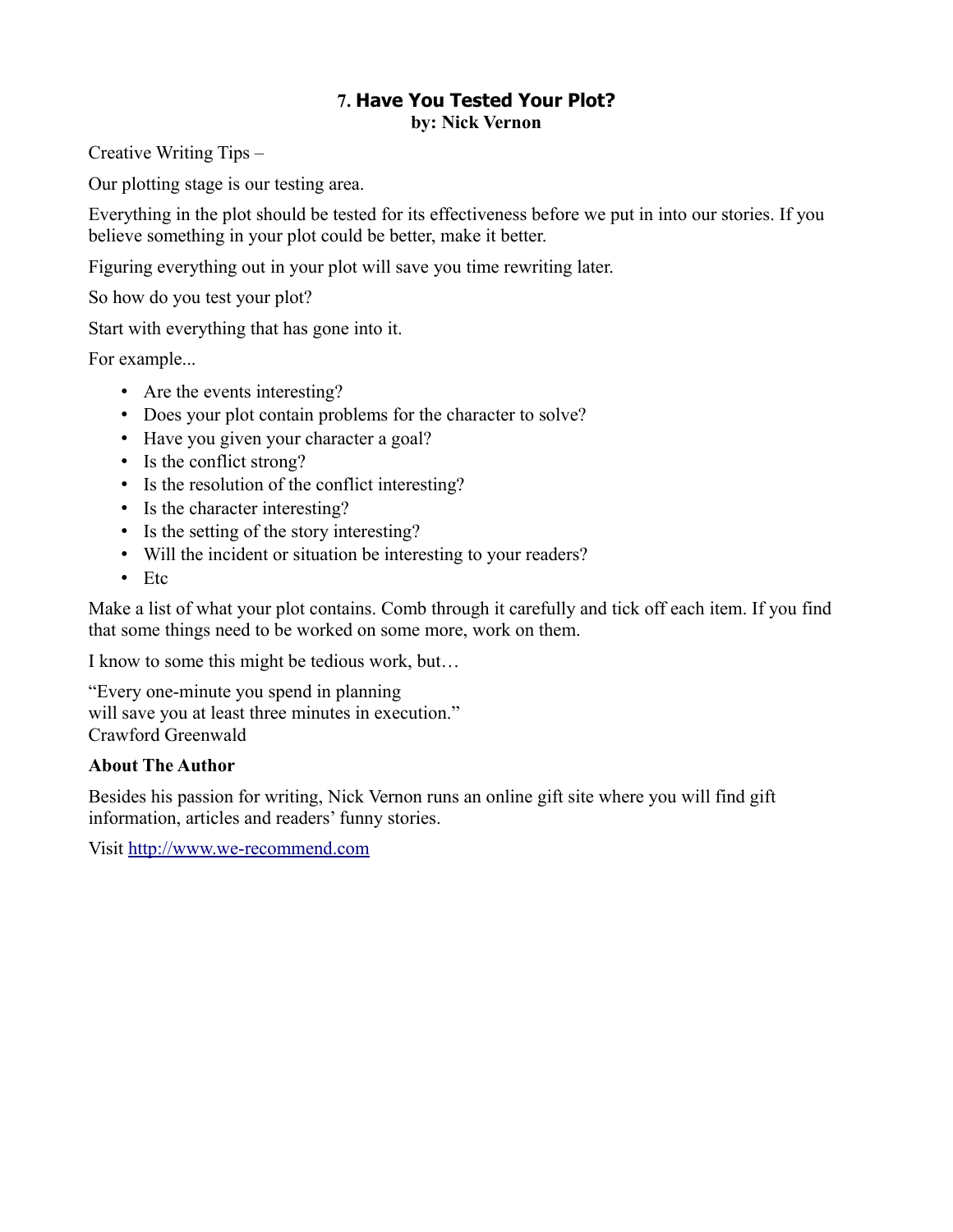# **8. Have You Tested Your Theme Against Your Plot? by: Nick Vernon**

Creative Writing Tips –

How we usually begin the preparation stage in the writing process is…

- We think of an idea for a story
- We think of a suitable theme
- We plot

Once we come up with a theme and we begin plotting, we have to see how the theme and the plot match up. Sometimes as we plot we find that the theme we had initially chosen won't do.

For example…

'Winning The Lottery Makes Your Life Easier'

Plotting with this theme in mind, we have our characters pay off all their debts, go on endless shopping sprees, go on holidays, etc. We find though that this won't make a very interesting story. So we spice it up, adding to the theme or coming up with a different one.

"Winning The Lottery Makes Your Life Easier But Everything Has Its Price."

We can show the characters living the life of the rich for a while before they realize that being wealthy has its problems too...

- They now fear for their safety
- Their friends and relatives are constantly harping at their door asking for assistance
- Etc

This second scenario creates more problems for the characters, so it's more interesting for us readers.

~~~~~~~~~~~~

The preparation stage is there to prepare before you write. It's our workbench where we figure everything out. We test our theme, we test our plot and once everything passes the test, then we begin writing.

You can change the theme as many times as you feel it needs changing, while you are in the preparation stage.

The main thing is to make your story interesting.

It's not a good idea to keep changing the theme when writing the story because then you will have to keep changing the story. This means rewriting.

Figure everything out then write.

Have you tested your theme against your plot?

# **About The Author**

Besides his passion for writing, Nick Vernon runs an online gift site where you will find gift information, articles and readers' funny stories.

Visit [http://www.we-recommend.com](http://www.we-recommend.com/)

[mail@we-recommend.com](mailto:mail@we-recommend.com)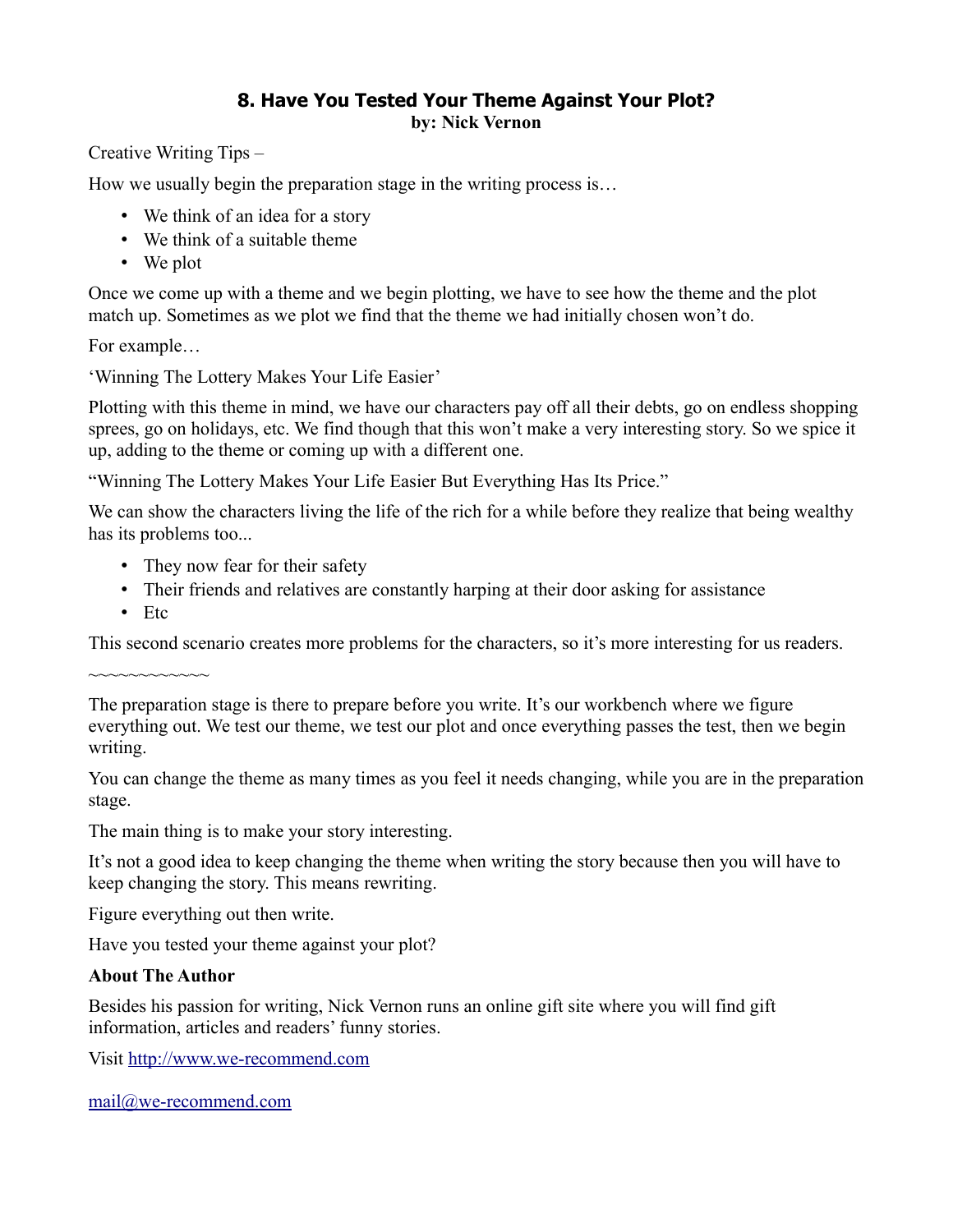# **9. Hooks, Lines & Sinkers by: Sue Kendrick**

Hands up if the title to this article made you think that you'd strayed into a fishing feature?

Perhaps you didn't quite go that far, but hopefully you were puzzled or curious enough to wonder what on earth those three angling associated words have to do with writing. The answer of course is nothing at all if you are thinking of metal barbs, yards of tangled nylon and blobs of lead weights.

Think, however, of the good opening lines used to begin most successful short stories, novels and articles then the "hook" in our title takes on a whole new range of meanings and equates very well with the world of creative writing.

What most beginners fail to understand when they first begin writing, and this applies as much to articles as it does to short stories and novels, is that when they submit their work to an editor, competition judge or publisher there is only a brief moment to impress which is why a lot of attention needs to be paid to that first opening sentence.

Hooking your reader with a good beginning isn't a guarantee to success, but it will serve to focus attention and make the judge, publisher or editor take more notice of the rest of the article, story etc. If nothing else, it presses an subconscious alert button in the reader's mind that marks up the writer as a professional who knows his or her craft.

This in turn builds expectation and again focuses attention. As long as the rest of the piece lives up to its early promise, you can be sure that your effort will at the very least receive close inspection and hopefully much more!

So, just how do you come up with a good hook? It would be nice if I could say that there was some magic formula available but unfortunately I haven't found it even if it does exist! Still there are several things that you can do to get things moving.

First of all don't sit staring at your screen trying to think of a good opening line when you have a mind boiling with ideas struggling to spread themselves over the page! All this will do is make you tense up with frustration and dam your creativity.

Instead, start hitting the keys and slap those ideas across the screen! Once you have the basic outline down then you can start the editing process, including the opening sentence. If at this stage you are still stuck, try leaving the work for a few days, there's a good chance you'll come up with something when you're mind is focused on something else and the first flush of enthusiasm has cleared from your brain.

Analogy, such as I've used to the fishing world, often provides a good hook. In the case of this article I used it in the title but hooks are used just as often or more so in the opening sentence. My actual opening "hook" made use of a question, which again is a very good way to start, as questions by their very nature demand a response from the reader, even if it is only to read to the end of the sentence!

I took this a step further by demanding physical action, "hands up", which of course is a ridiculous thing to expect a reader to do when there is no way of knowing whether they have complied or not! It is this stupidity that hopefully grabs attention and carries on from where the title left off. PR writers are well aware of this process and often mis-spell words to create a similar effect .

Quotations and deliberate mis-quotations also make good hooks either from songs, proverbs or other literary works, but also try putting together unusual combinations of words.

For instance, you wouldn't think that brussel sprouts could possibly have any effect on good or evil and I'm sure they haven't! One of my son's however has different ideas and his annual grumble during our recent Christmas meal gave me a marvellous opening line, or hook, for what will be a festive article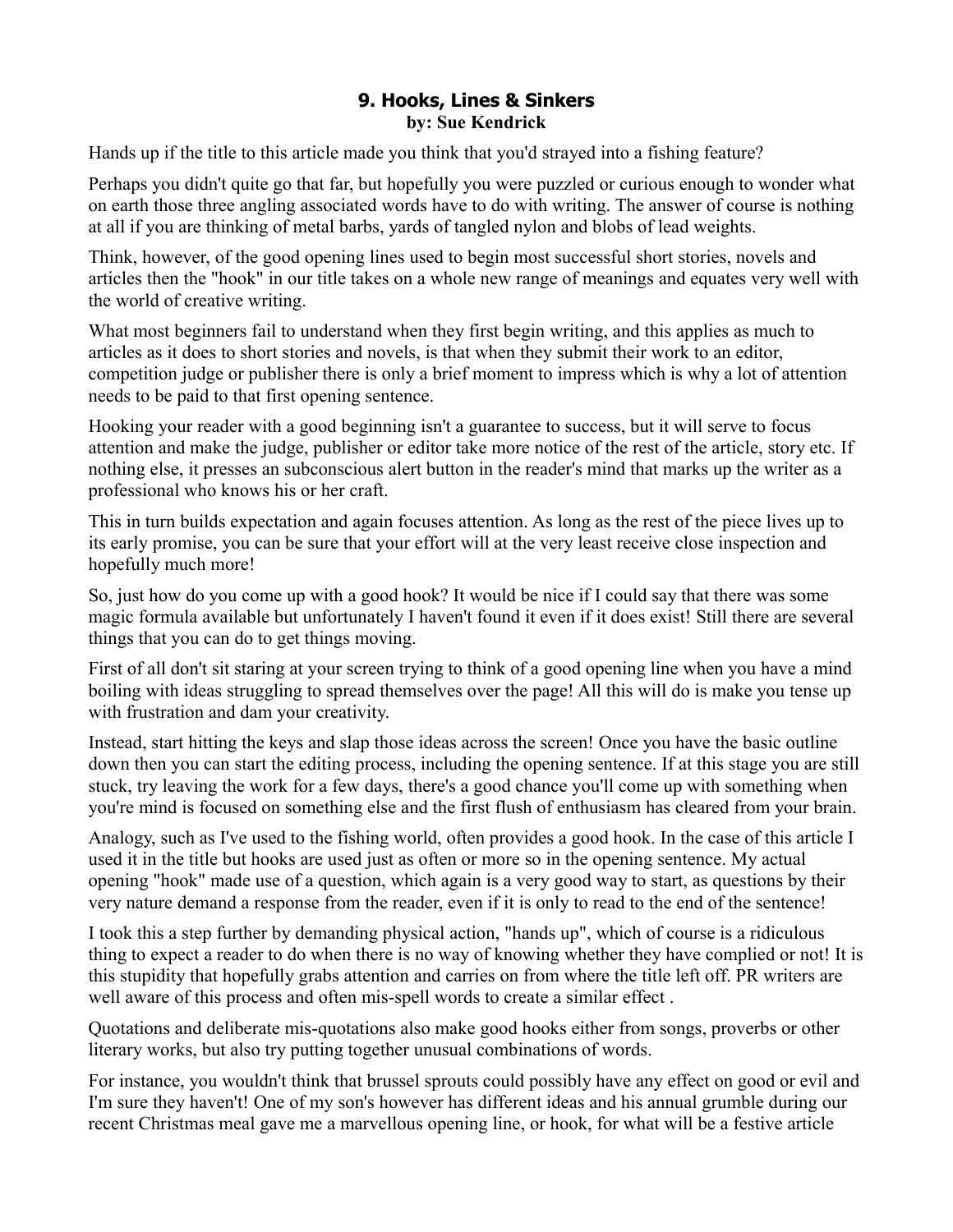taking a close look at this, in my opinion, much maligned vegetable!

What was it? Oh yes, when faced with a heap of those shiny green gems he muttered murderously, "If it wasn't for brussel sprouts there'd be no evil in the world ..." now is that a hook or what?

Which brings me on to another point. Hooks, I've found seem to have a power in their own right and often serve as a catalyst to the story or article itself which is why you should be on the alert for when they occur.

The brussel sprout incident is a prime example. Writing in any shape or form was the furthest thing from my mind, but the startled looks and laughter from the rest of the family were enough to confirm what I'd immediately thought, here was a hook begging for exploitation and with a enough power of its own to begin generating several lines of thought.

Being aware of hooks and the power they have on the reader is something every writer has to get to grips with if they want to achieve success so it is a good idea to train yourself to both generate hooks and be on the alert for them by listening to what other people say.

Having a small notebook handy makes a lot of sense, but reading what other people have done before you will also pay dividends. Try this quiz of opening lines to famous novels. It's not easy, but don't worry about your score, the real benefit of the quiz is seeing what worked for the author.

- 1. The scent of slaughter, some believe, can linger in a place for years.
- 2. When Mr Bilbo Baggins of Bag End announced that he would shortly be celebrating his eleventy-first birthday ...
- 3. In the beginning God created the heavens and the earth ...
- 4. Scarlett O'Hara was not beautiful, but men seldom realized it when caught by her charm as the Tarleton twins were.
- 5. The stranger came early in February one wintry day, through a biting wind and a driving snow ...
- 6. "The marvellous thing is that it's painless," he said. "That's how you know when it starts."
- 7. Last night I dreamed of Mandalay ...
- 8. A wide plain, where the broadening Floss hurries on between its green banks to the sea, and the loving tide rushing to meet it ...
- 9. Mr Jones, of the Manor Farm, had locked the hen-house for the night, but was too drunk to remember to shut the pop-holes.

10."Tom!"

Well, what did you think? Some were definitely intriguing but others in my opinion left a lot to be desired which just goes to show that the proof of the pudding is in the eat... er reading so don't fall into the trap of thinking that the beginning is the be all and end all!

Oh and before you ask, I haven't forgotten the lines and sinkers either, call those plots and twist endings and to find out more sign up for the WriteLink Short Story Writing Workshop, it's free! www.writebytes.co.uk

## ANSWERS:

- 1. The Loop by Nicholas Evans
- 2. The Lord of the Rings by J R R Tolkein
- 3. The Bible
- 4. Gone with the Wind by Margaret Mitchell
- 5. The Invisible Man by H G Wells
- 6. The Snows of Kilimanjaro by Ernest Hemingway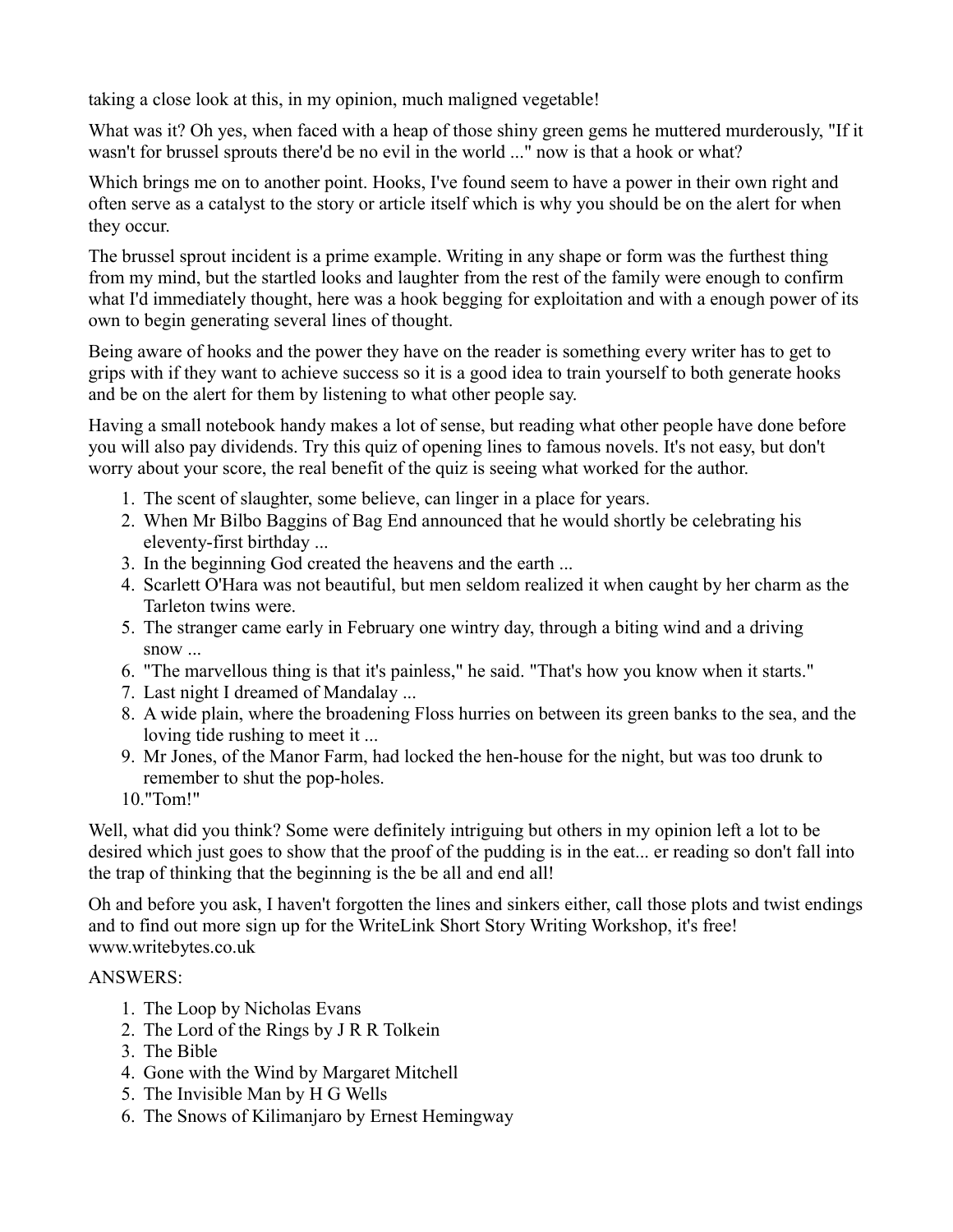- 7. Rebecca by Daphne De Maurier
- 8. The Mill on the Floss by George Elliot
- 9. Animal Farm by George Orwell
- 10.The Adventures of Tom Sawyer by Mark Twain

#### **About The Author**

Sue Kendrick is a freelance writer and graphic designer living in the English Midlands. She writes regularl news items for her regional newspaper, has had many articles published in special interest magazines and won prizes in several short story contests. She is now the editor and publisher of www.writelink.co.uk one of the UK's premier writing websites and monthly newsletter. She has written several ebooks including READ ALL ABOUT IT! The WriteLink to Newspaper Writing www.writelink.dabsolco.uk/Newspaper\_Book/newspaper\_book.html and Poetry For Profit, four reports on how to make money from writing poetry.

www.writelink.dabsol.co.uk/Poetry\_for\_profit/poetry\_for\_profit.html

Sue's personal website can be seen here:  $\frac{-\text{Sue@writelink.co.uk}}{}$  $\frac{-\text{Sue@writelink.co.uk}}{}$  $\frac{-\text{Sue@writelink.co.uk}}{}$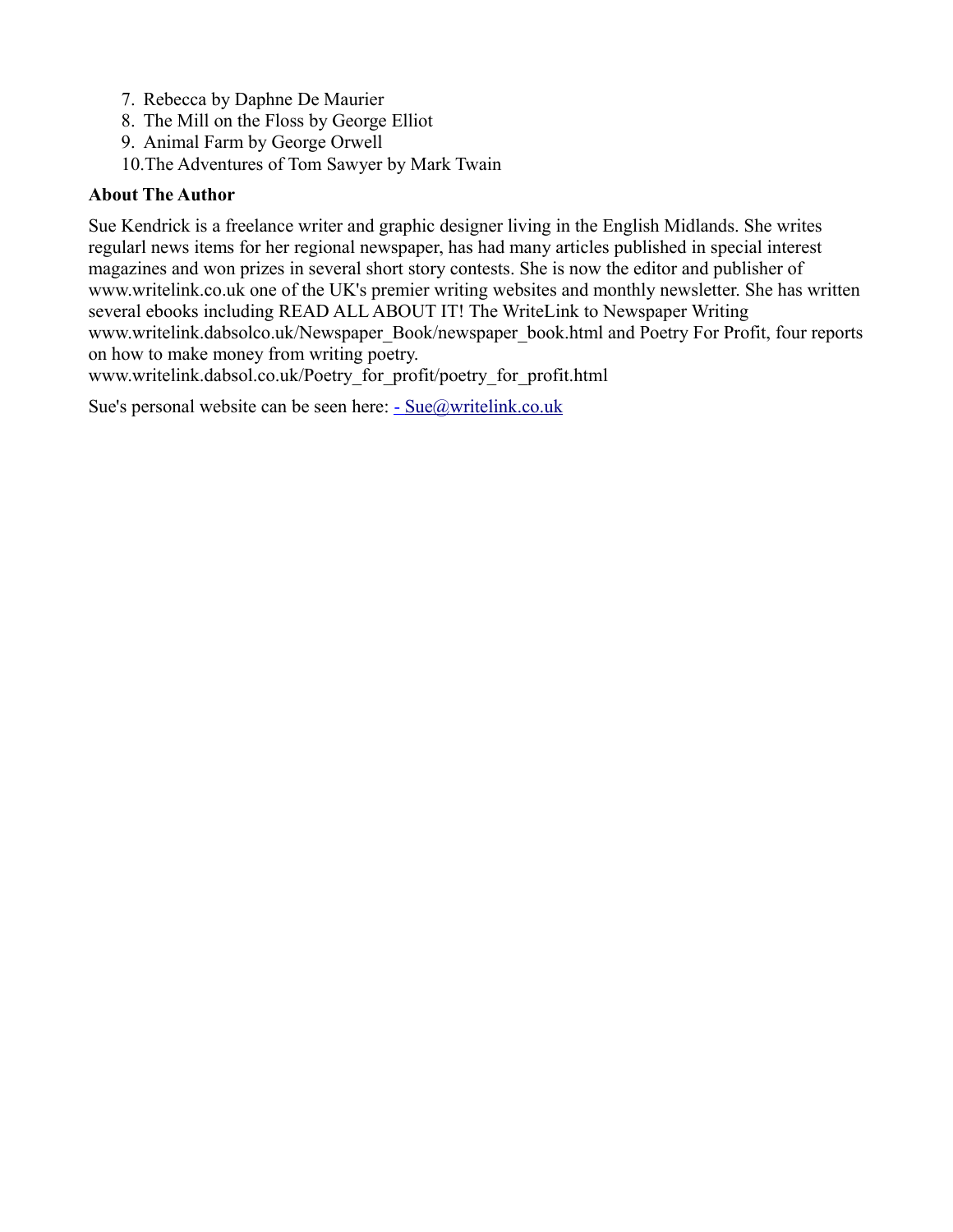## **10. How Are You Plotting? by: Nick Vernon**

Creative Writing Tips –

 $\mathcal{L}_\text{max}$ 

Writing is a creative process and how every writer chooses to create, is individual to them. Likewise, with plotting, every writer plots at a level they are comfortable with.

Some just plot the bare essentials. They have a firm idea of the story they want to write and have a good memory to be able to memorize everything.

Others go into more detail. These writers prefer to figure everything out before they write the story.

How you plot will also depend on your level of experience. For the beginner, it's recommended to plot thoroughly.

Before writing, think of every possible situation. Plot events thoroughly, plot scenes to the last detail and generally leave no questions unasked or unanswered. This way you will always know where you're going.

Are You Using The 'What If' Technique When Plotting?

Your short story of 500, 2.000, 10.000 words or whatever word length you choose to write, will spring from a single idea - Perhaps a one-sentence idea.

So when you are still in that one sentence stage, using the 'What If,' technique is a good way of generating ideas to build on that initial story idea.

While you are in the plotting stage, experiment. Your aim should be to write the best story you can. Experiment to see what bits and pieces you can put together to write the best story ever.

So using 'What If,' ask yourself questions then answer them…

- 1. What if the character was like this?
- 2. What if this happened to him?
- 3. What if I placed him in this situation? How would he react?
- 4. What if I took this away from him?
- 5. What if his worst fear came true?
- 6. What if he doesn't get what he wants? What will he do?
- 7. What if I placed this obstacle in his path? What will he do?

You'll be surprised what you come up with, if you take the time to experiment.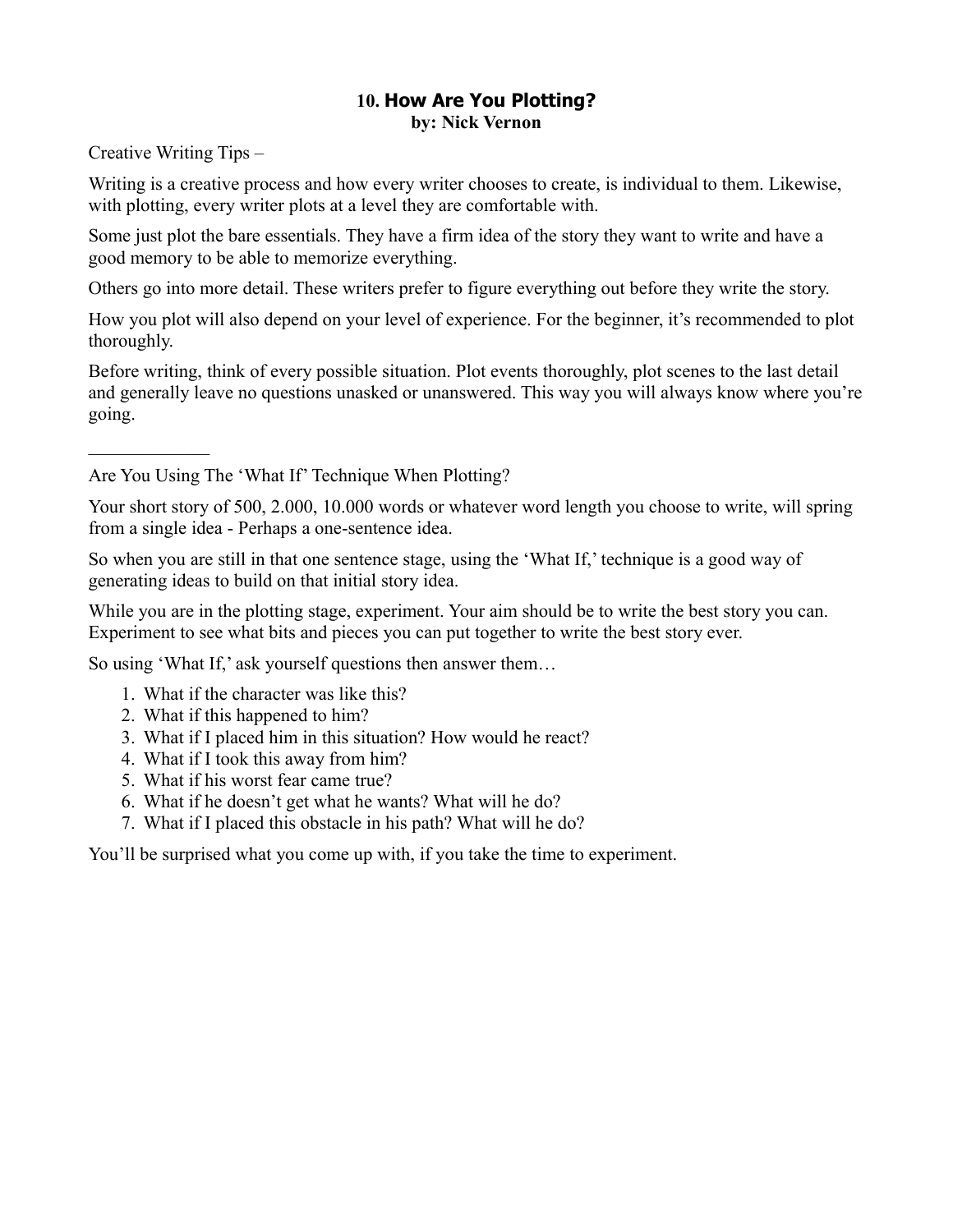# **11. How to Have an Effective Reading Group by: Stephen Earley Jordan, II**

Writing leads to reading. Therefore, it's only fair to supply my readers with sufficient information on creating an effective reading group, since the last article was based on writing groups.

You'll notice that some of the information is quite repetitive from the "How to Have an Effective Writing Group" article simply for the fact that when you work with peer groups, there are similarities in the guidelines to which we must adhere to make the group truly successful.

Moreover, if Oprah could have a book club, so can you, right? It may not be as glamorous as hers, but let's pretend it is. And, with that mindset, we'll only have success, success, success! But the catch is to not only have a reading group, but to have an EFFECTIVE reading group.

Allow this to be a guide to reinforce your already-found knowledge and love for literature. And, more importantly, let this assist you in finding some fellow readers.

Number of Members Limited. I've found that if you purchase a hallmark card, (or if you're computer savvy create a card on your computer) and cordially invite members. Give potential members a deadline to RSVP their spot in this "exclusive" reading group. If potential members feel that this will be professional, beneficial, and exclusive they will probably join.

A common trend is to maintain limited membership, and have a back-up list of potential recruits. Make a verbal agreement amongst yourselves that members must attend x-amount of group meetings or the member will be asked to resign their position with the group. Sounds harsh? Nah, don't think of it like that—view it as a professional group and each member must carry his own weight.

Meetings. Meetings must revolve around the members' schedules. As such, give members about a month to read the text and develop an analysis of it. The last weekend (perhaps a Sunday? Saturday?) could be ideal. Don't let these meetings drag into the late hours of the night. Set aside an hour or two, during a brunch, and allow someone to be the time-keeper, making sure your group doesn't go overboard with the discussion. Why should there be limits? If members see that these sessions are lasting longer than they anticipated, there is sure to be obvious conflict and many members will decide to leave the group. Allow members to know up-front (when they accept the invitation to join) that the sessions will last no more than x-amount of hours.

Genre. Perhaps your group would like to simply explore fiction written by and/or about Black or Japanese authors. If this is the case—make that known from the beginning when the group is organized and members are invited to join it. Some topics of interest members could appreciate include: Religion, Regional, Multicultural, Juvenile, Feminism, Gay/Lesbian, Adventure, Fantasy just to name a few. Of course, these categories can get more specific. It is a definite must, though, to ensure fresh material within these categories.

Length. You don't want to read "Gone with the Wind." Just the thought, alone, makes it a formidable task! Keep work schedules and personal lives in consideration when thinking of the text's length. As a reference, works by Virginia Wolf, Joyce Carol Oates, Jean Rhys, and Toni Morrison are generally excellent material for book clubs.

The Critique. Ah, we mustn't forget about the important part—the critique. When critiquing text, encourage members to discuss all aspects of the book such as: the time it was written, the author's biographical information, any sociopolitical undertones, and the list goes on. Allow each member about 7-10 minutes to discuss the text, with no interruptions. Upon completion of the individual critiques, allow members to discuss (as a group) how their interpretations differ and why they agree and/or disagree with other members.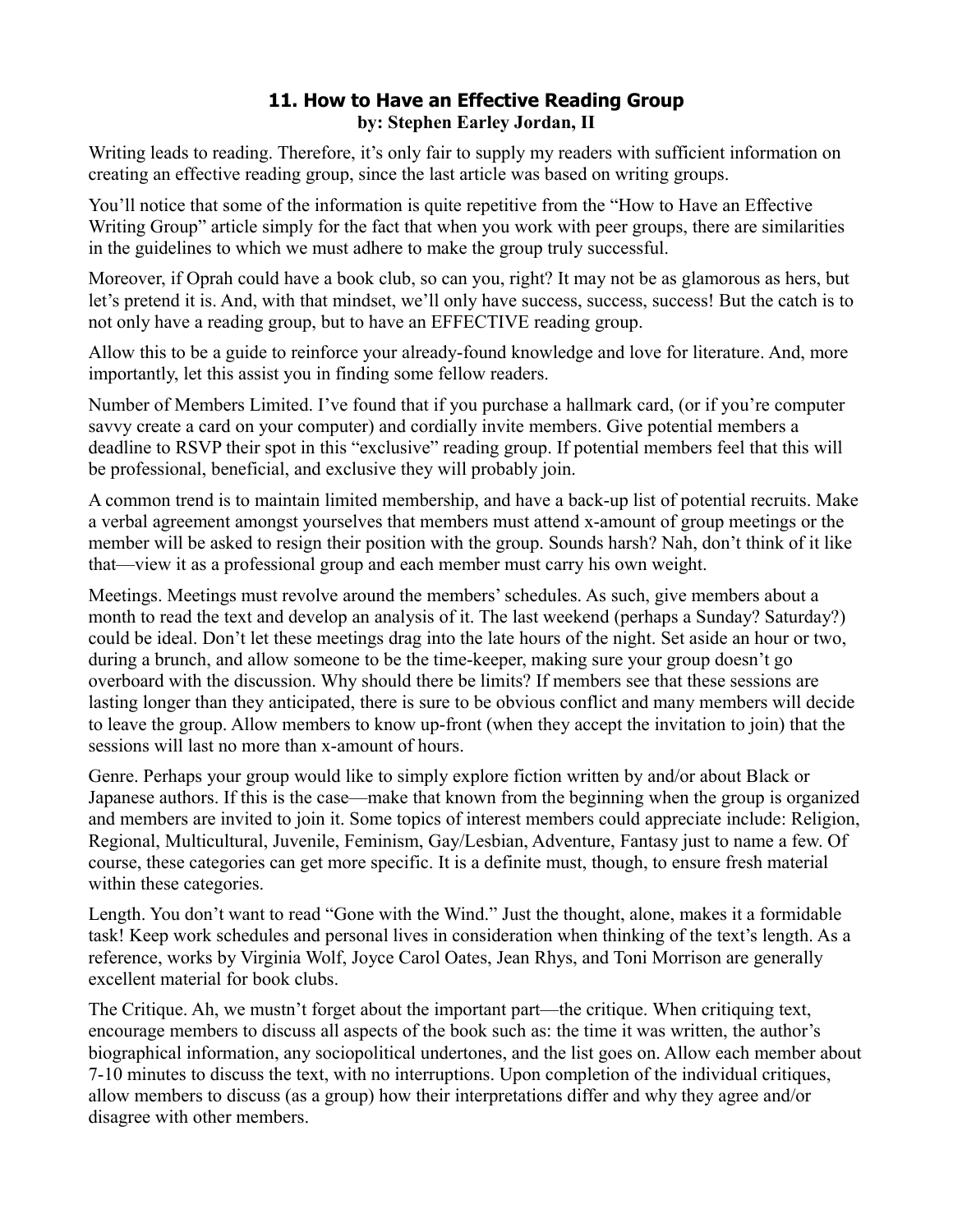The Discussion. During the discussion, encourage members to be active participants. Or else, what's the point of being in this reading group, right? What were some of the good things in the text? Was it the plot? Was it the development of characters? Or, perhaps it was the symbolism? What were some of the negative aspects of the text? Perhaps the climax didn't reach the peak you expected. Has anyone in the group read any of the author's earlier work? If so, allow them to discuss how this compares to the previous text. Questions posed during the discussion can be unlimited. But, so this doesn't drag on for hours and hours, set a time limit for the discussion. Once again, most of the members probably have hectic lives beyond this social group. If you play your cards right and with some advance planning, it's possible to find a local author to attend your meeting and read portions of their text the same month you discuss their works.

If members can't keep up with reading that much work each month, then find shorter text. Above all, reading groups should be a relaxed environment—away from your significant other, your children, and your job. Let this be a time where you hone your reading and analytical skills with the assistance of others who simply seek the same thing.

## **About The Author**

Stephen Jordan has five years experience within the educational publishing industry. Stephen was a freelance editor with such educational foundations as Princeton Review, The College Board, New York University, and Columbia University. Away from the office, Stephen promotes his creative writing with his home-freelance business Out Stretch Publications and his artwork. Stephen holds two Bachelor of Arts degrees in writing and literature from Alderson-Broaddus College of Philippi, West Virginia

#### Available for reprint.

Please keep bio and all contact information when reprinting article. Contact author so he can keep track of where his articles are being used.

[Editor@OutStretch.net](mailto:Editor@OutStretch.net)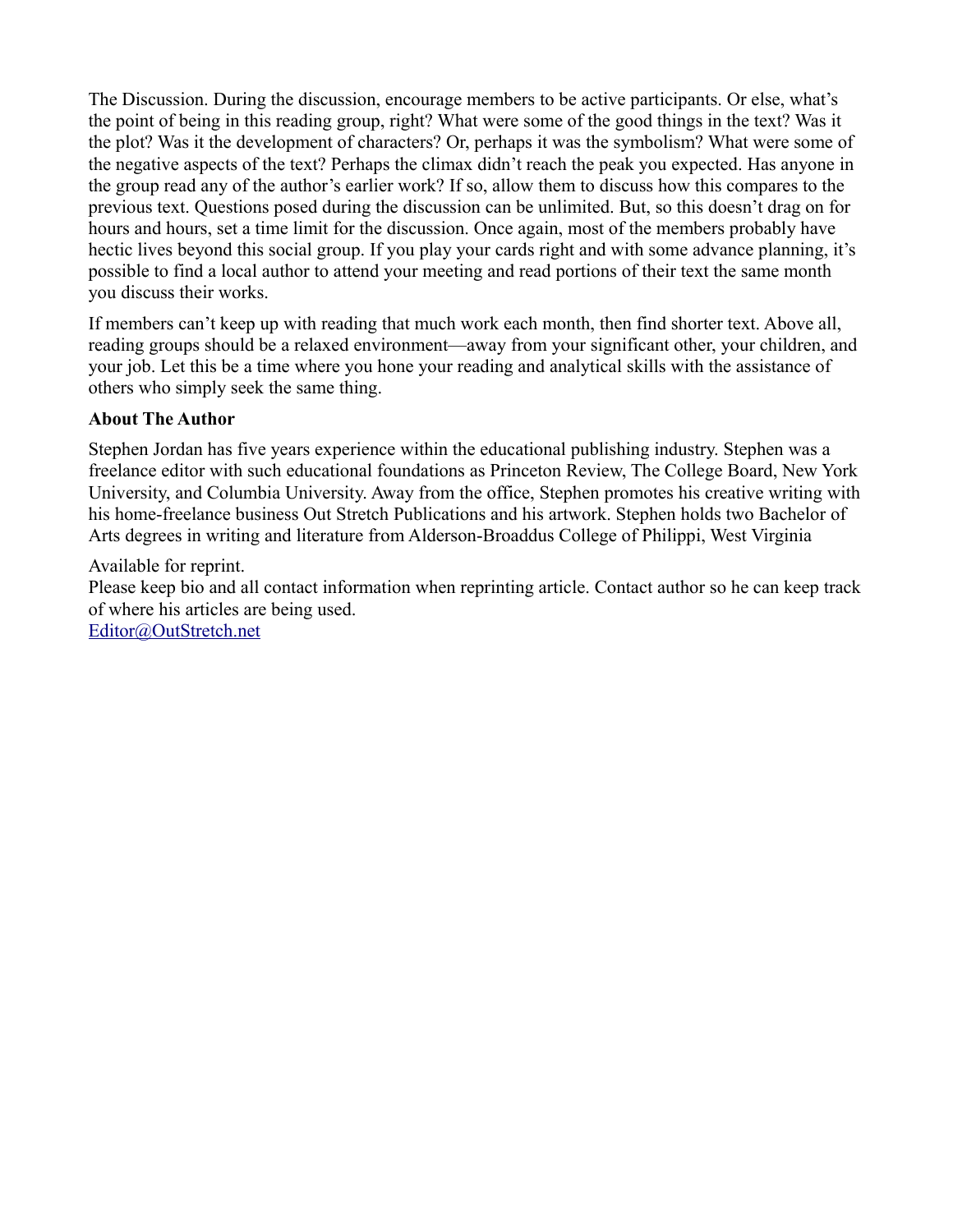# **12. How to Have an Effective Writing Group by: Stephen Earley Jordan, II**

The works you've written are numerous, ranging from short stories to even the novel, hidden in a storage bin (under the bed) collecting dust. But there comes a time when you must wipe away that dust, regain your pride, and prepare your babies for publication! But, how do you get such a critical, unbiased eye to analyze your works, offering both praise and criticism?

It's simple—start a writing group!

Creating a writing group is the easy part, but creating a functioning and beneficial writing group can be quite a task.

Writing groups are age-old sessions where writers obtain helpful evaluations for their works. Nowadays, though, writing groups seem to be a fad, and for many a status symbol reassuring them of their writerdom. Don't create a writing group simply for the sake of saying, "I belong to a writing group". Create or join a group because of the numerous benefits that come along with them.

- 1. Keep Number of Members Limited. You don't want just one other person in this group. So shoot for 3 or more members. On the other hand, you don't want to have 30 people in the group either. Try approximately 8-10 members. If one person leaves the group, replace that person with a new recruit. Keep the same standards for all members. Make it standard that members can only join by an invite. Allowing your group to be very exclusive brings the group more pride.
- 2. Select Randomly. It's okay to have a friend in this group, but you chose to create this writing group for unbiased opinions. So don't allow ALL the members to be your best friends in which you see on a daily basis. Perhaps one member is 18 yrs old, while the other is 35. Keeping age, sex, ethnicity, and educational levels of your group will allow a diverse critique—which is ultimately what you're seeking. A diverse group will only make you and the group much stronger.
- 3. Meetings. We're all struggling writers, so most often the other members of the group will have jobs to attend. So finding an appropriate time for a meeting is crucial. I've found that one Sunday per month, after 2 p.m. is great. Make it an odd time. Creating times such as 2:07 p.m. will stand out and allow members to remember. Where are these meetings held? Keep switching locations. Allow the members to rotate the location to each of their homes. If homes are not available, then a select person should discuss where they choose the next meeting should be held. This is the reason membership should be limited to a few members. It's much easier to meet with just a few people.
- 4. Text. Focus your group on either poetry or prose—try not to mingle the two. If the text is prose, and the writer wants his novel critiqued, suggest that the novel be submitted on a "per chapter" (or two) basis. Don't overwhelm the members with too much to read at one time—or you'll end up with no members. The month before your work is critiqued, each writer should submit photocopies of their manuscript to each member.
- 5. Know your intentions. Make sure that, for the most part, members have similar goals: to be published or for sheer enjoyment of writing. This will eliminate time wasted if you know this upfront.
- 6. Critiquing. When critiquing the text, encourage the members to speak as if the writer isn't present. In the meanwhile, the author can sit back, take notes, and write down questions the critics may have posed. Encourage the critics to write on their versions of the text before